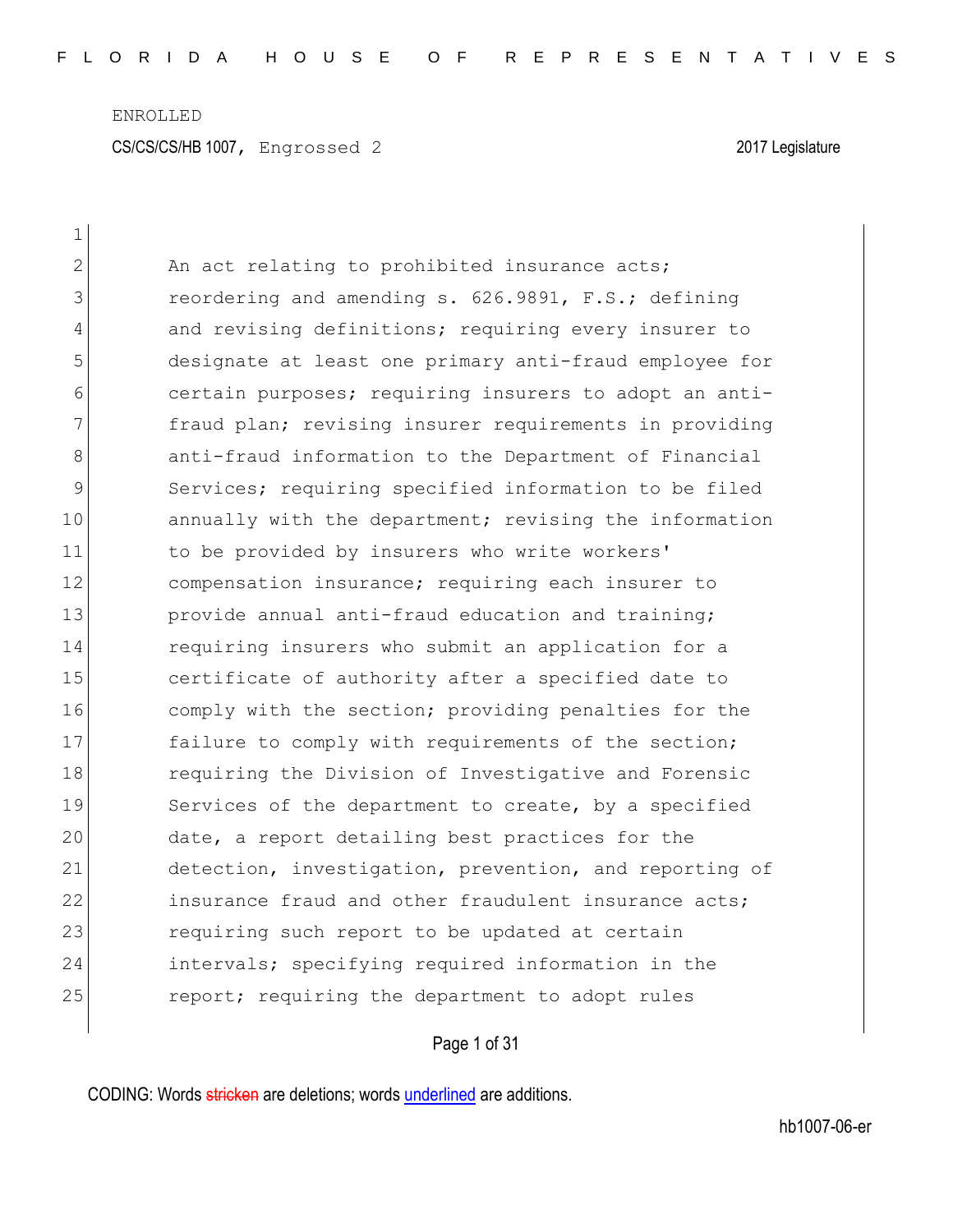| 26 | relating to insurers' annual reporting of certain          |
|----|------------------------------------------------------------|
| 27 | data; creating s. 626.9896, F.S.; requiring the            |
| 28 | department to collect specified data from certain          |
| 29 | state attorney offices; requiring such state attorneys     |
| 30 | to submit such data at specified intervals; requiring      |
| 31 | the Division of Investigative and Forensic Services to     |
| 32 | provide an annual report to the Executive Office of        |
| 33 | the Governor, the Speaker of the House of                  |
| 34 | Representatives, and the President of the Senate;          |
| 35 | amending s. 641.221, F.S.; requiring a health              |
| 36 | maintenance organization authorized to exclusively         |
| 37 | market, sell, or offer to sell Medicare Advantage          |
| 38 | plans in this state to meet certain criteria to            |
| 39 | maintain eligibility for a certificate of authority;       |
| 40 | authorizing the Office of Insurance Regulation to          |
| 41 | extend the period of eligibility; amending s.              |
| 42 | 641.3915, F.S.; deleting an obsolete provision;            |
| 43 | amending s. 626.9911, F.S.; defining the terms             |
| 44 | "fraudulent viatical settlement act" and "stranger-        |
| 45 | originated life insurance practice" for purposes of        |
| 46 | provisions relating to the Viatical Settlement Act;        |
| 47 | amending ss. $626.9924$ and $626.99245$ , F.S.; conforming |
| 48 | cross-references; amending s. 626.99275, F.S.;             |
| 49 | providing additional prohibited acts related to            |
| 50 | viatical settlement contracts; amending s. 626.99287,      |

Page 2 of 31

CODING: Words stricken are deletions; words underlined are additions.

 $\overline{\phantom{a}}$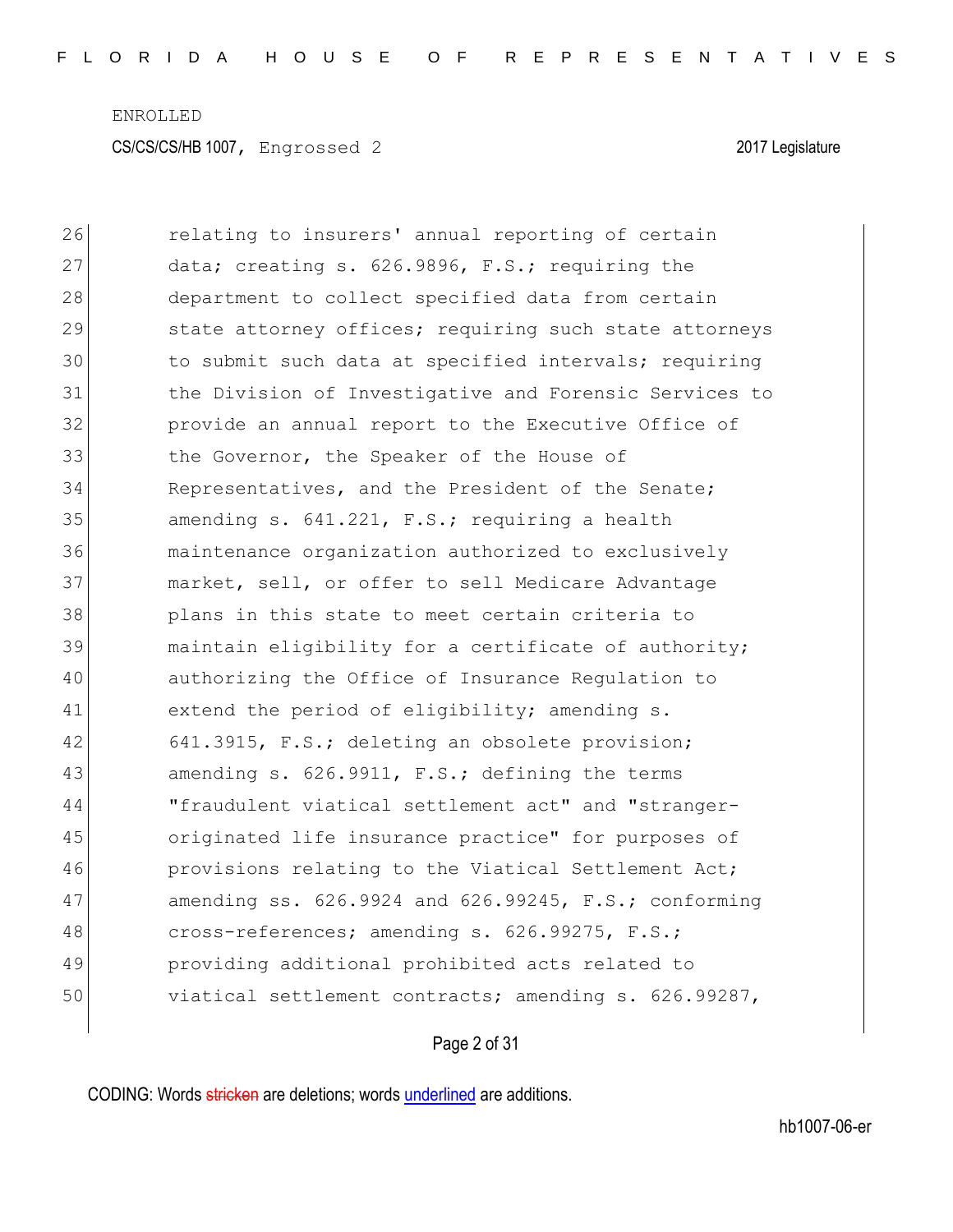51 F.S.; providing that a viatical settlement contract is 52 void and unenforceable by either party if the viatical 53 settlement policy is subject, within a specified 54 timeframe, to a loan secured by an interest in the 55 policy; revising conditions and requirements in which 56 viatical settlement contracts entered into within 57 specified timeframes are valid and enforceable; 58 deleting provisions related to the transfer of 59 insurance policies or certificates to viatical 60 settlement providers; creating s. 626.99289, F.S.; 61 **providing that certain contracts, agreements,** 62 **arrangements, or transactions relating to stranger-**63 originated life insurance practices are void and 64 unenforceable; creating s. 626.99291, F.S.; 65 authorizing a life insurer to contest policies 66 obtained through such practices; creating s. 67 626.99292, F.S.; requiring life insurers to provide a 68 specified statement to individual life insurance 69 policyholders; authorizing such statements to 70 accompany or be included in notices or mailings 71 provided to the policyholders; requiring such 72 statements to include contact information of the 73 department; amending s. 627.744, F.S.; deleting a 74 provision that provides construction; authorizing 75 insurers to opt out of the preinsurance inspection

## Page 3 of 31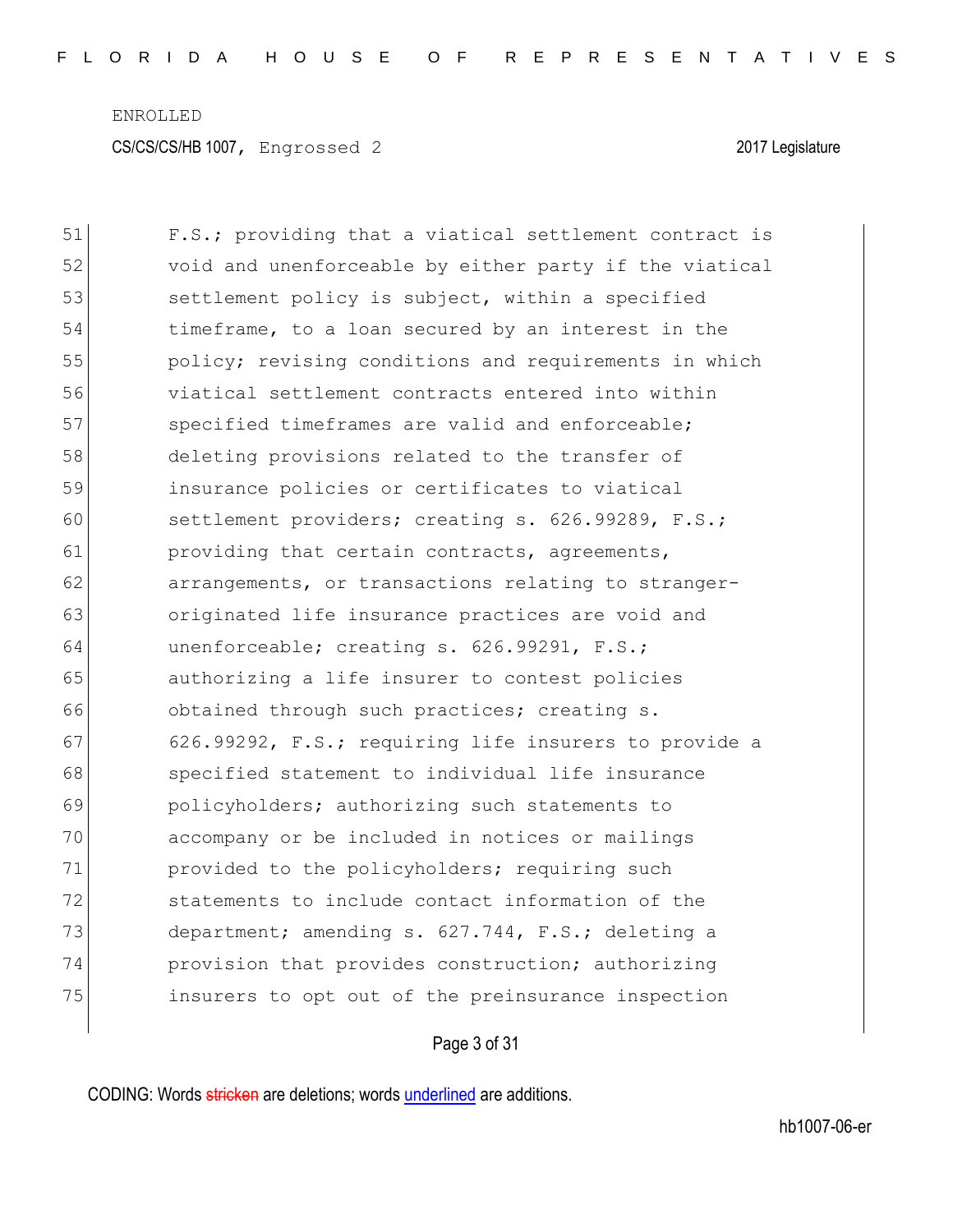| 76  | requirements for private passenger motor vehicles;               |
|-----|------------------------------------------------------------------|
| 77  | requiring insurers opting out to file a certain manual           |
| 78  | rule with the Office of Insurance Regulation;                    |
| 79  | authorizing such insurers to establish their own                 |
| 80  | preinsurance inspection requirements, which must be              |
| 81  | included in the filed manual rule; prohibiting such              |
| 82  | insurers from requiring applicants to pay for the cost           |
| 83  | of inspections; deleting an obsolete provision;                  |
| 84  | amending s. 641.3915, F.S.; deleting obsolete                    |
| 85  | provisions; providing effective dates.                           |
| 86  |                                                                  |
| 87  | Be It Enacted by the Legislature of the State of Florida:        |
| 88  |                                                                  |
| 89  | Section 1. Effective September 1, 2017, section 626.9891,        |
| 90  | Florida Statutes, is reordered and amended to read:              |
| 91  | 626.9891 Insurer anti-fraud investigative units; reporting       |
| 92  | requirements; penalties for noncompliance.-                      |
| 93  | $(1)$ $(5)$ As used in For purposes of this section, the term:   |
| 94  | "Anti-fraud investigative unit" means the designated<br>(a)      |
| 95  | anti-fraud unit or division, or contractor authorized under      |
| 96  | subparagraph $(2)$ $(a)$ $2$ .                                   |
| 97  | "Designated anti-fraud unit or division" includes a<br>(b)       |
| 98  | distinct unit or division or a unit or division made up of the   |
| 99  | assignment of fraud investigation to employees whose principal   |
| 100 | responsibilities are the investigation and disposition of claims |
|     |                                                                  |

Page 4 of 31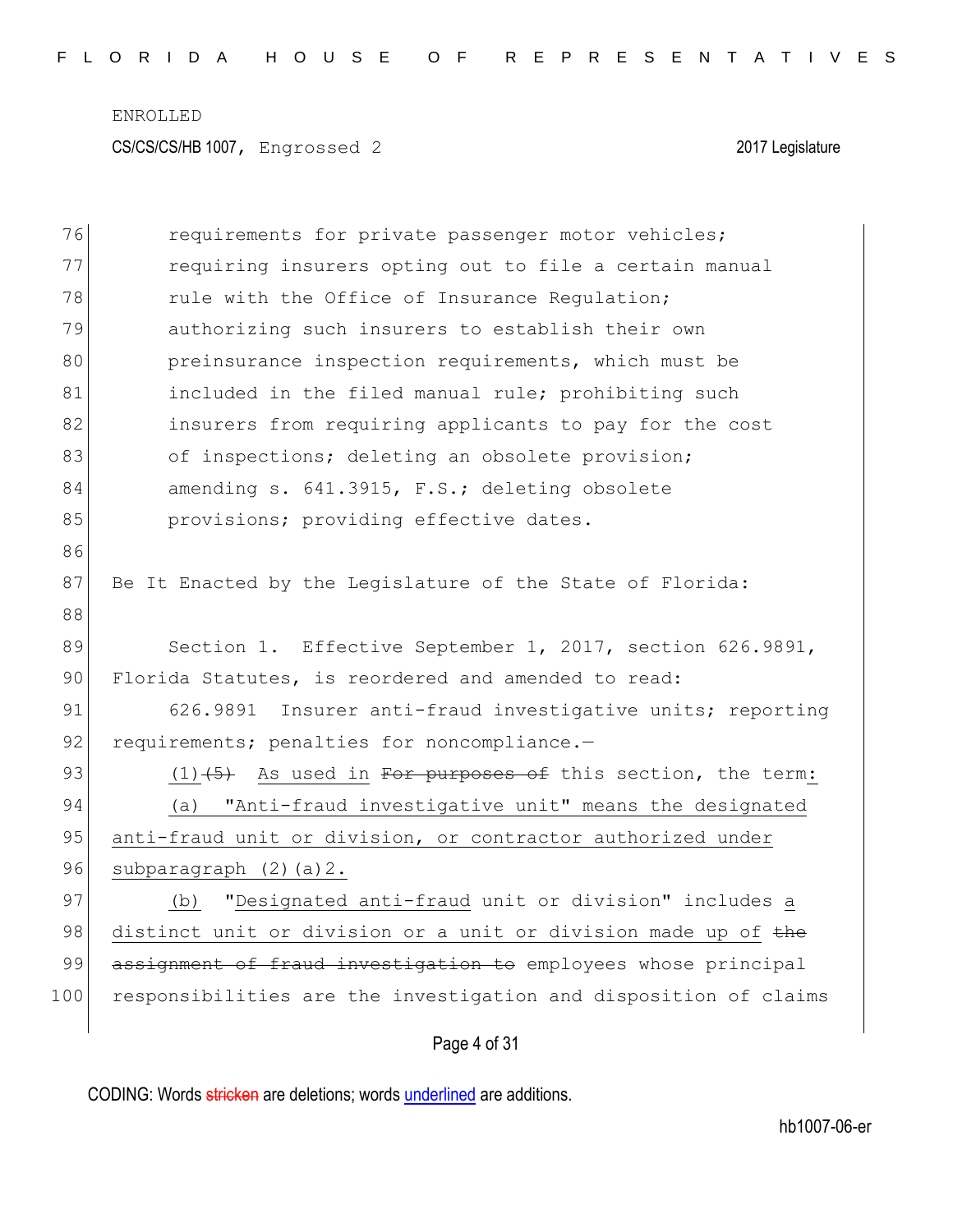CS/CS/CS/HB 1007, Engrossed 2 2017 Legislature

Page 5 of 31 101 who are also assigned investigation of fraud. If an insurer 102 creates a distinct unit or division, hires additional employees, 103 or contracts with another entity to fulfill the requirements of 104 this section, the additional cost incurred must be included as 105 an administrative expense for ratemaking purposes. 106  $(2)$   $(1)$  By December 31, 2017, every insurer admitted to do 107 business in this state who in the previous calendar year, at any 108 time during that year, had \$10 million or more in direct 109 premiums written shall: 110 (a)1. Establish and maintain a designated anti-fraud unit 111 or division within the company to investigate and report 112 possible fraudulent insurance acts elaims by insureds or by 113 persons making claims for services or repairs against policies 114 held by insureds; or 115 2.  $\leftrightarrow$  Contract with others to investigate and report 116 possible fraudulent insurance acts by insureds or by persons 117 making claims for services or repairs against policies held by 118 insureds. 119 (b) Adopt an anti-fraud plan. 120 (c) Designate at least one employee with primary 121 responsibility for implementing the requirements of this 122 section. 123 (d) Electronically An insurer subject to this subsection 124 shall file with the Division of Investigative and Forensic 125 Services of the department, and annually thereafter on or before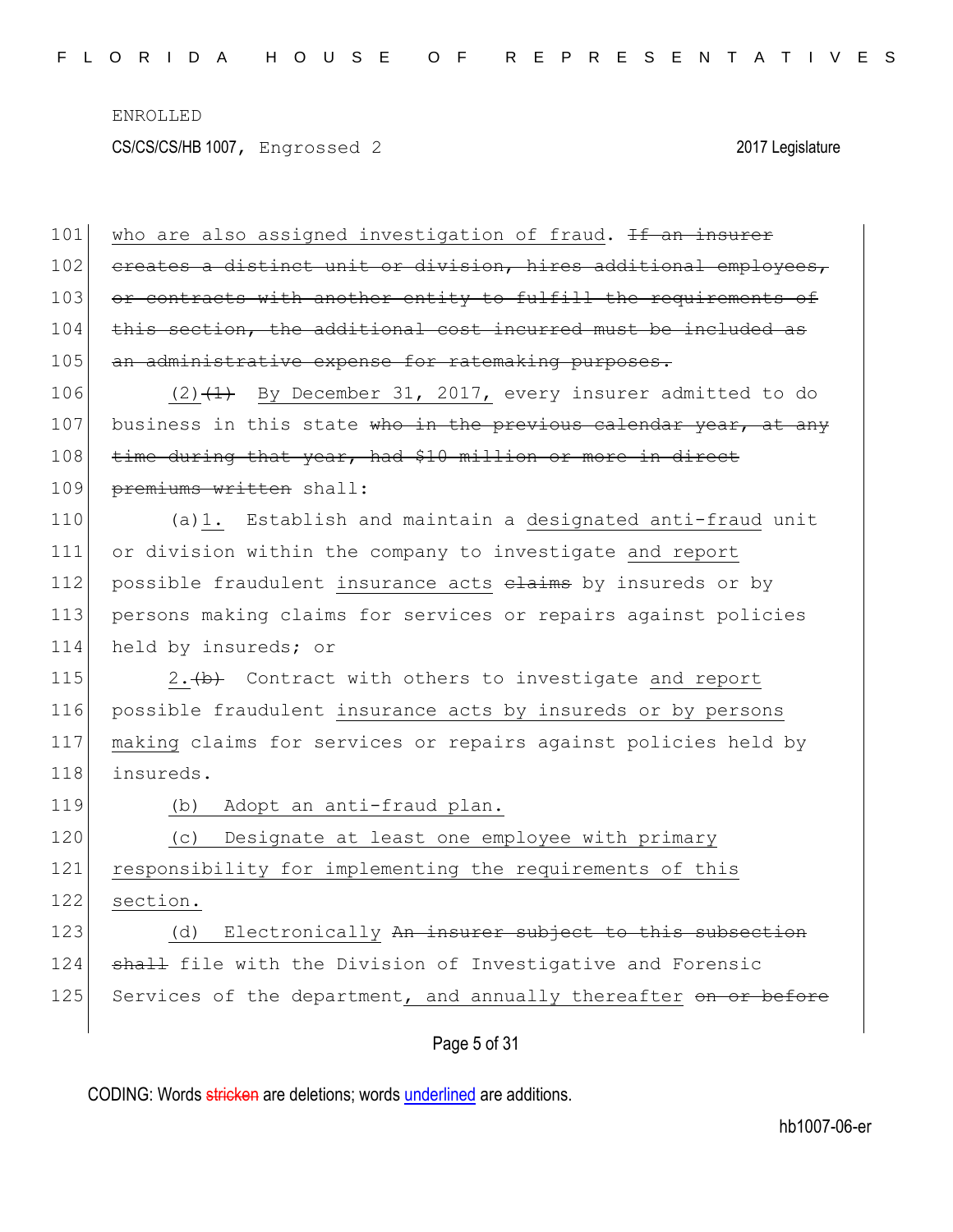| 126 | July 1, 1996, a detailed description of the designated anti-      |
|-----|-------------------------------------------------------------------|
| 127 | fraud unit or division established pursuant to paragraph (a) or   |
| 128 | a copy of the contract executed under subparagraph (a) 2., as     |
| 129 | applicable, a copy of the anti-fraud plan, and the name of the    |
| 130 | employee designated under paragraph (c) and related documents     |
| 131 | required by paragraph (b).                                        |
| 132 |                                                                   |
| 133 | An insurer must include the additional cost incurred in creating  |
| 134 | a distinct unit or division, hiring additional employees, or      |
| 135 | contracting with another entity to fulfill the requirements of    |
| 136 | this section, as an administrative expense for ratemaking         |
| 137 | purposes.                                                         |
| 138 | (2) Every insurer admitted to do business in this state,          |
| 139 | which in the previous calendar year had less than \$10 million in |
| 140 | direct premiums written, must adopt an anti-fraud plan and file   |
| 141 | it with the Division of Investigative and Forensic Services of    |
| 142 | the department on or before July 1, 1996. An insurer may, in      |
| 143 | lieu of adopting and filing an anti-fraud plan, comply with the   |
| 144 | provisions of subsection (1).                                     |
| 145 | Each insurers anti-fraud plan must plans shall<br>(3)             |
| 146 | include:                                                          |
| 147 | An acknowledgement that the insurer has established<br>(a)        |
| 148 | procedures for detecting and investigating possible fraudulent    |
| 149 | insurance acts relating to the different types of insurance by    |
| 150 | that insurer A description of the insurer's procedures for        |
|     | Page 6 of 31                                                      |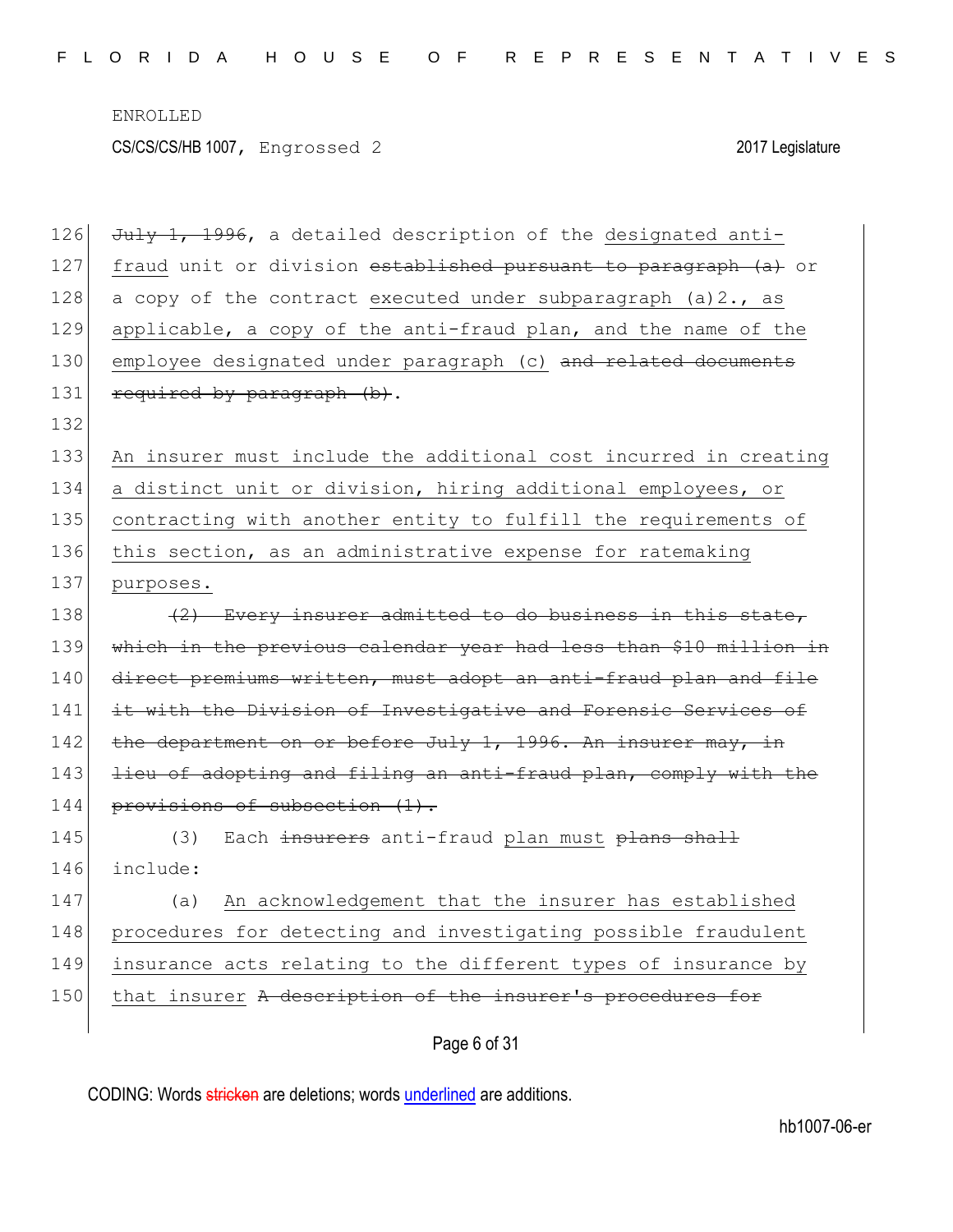CS/CS/CS/HB 1007, Engrossed 2 2017 Legislature

| 151 | detecting and investigating possible fraudulent insurance acts;  |
|-----|------------------------------------------------------------------|
| 152 | An acknowledgment that the insurer has established A<br>(b)      |
| 153 | description of the insurer's procedures for the mandatory        |
| 154 | reporting of possible fraudulent insurance acts to the Division  |
| 155 | of Investigative and Forensic Services of the department;        |
| 156 | An acknowledgement that the insurer provides the A<br>(C)        |
| 157 | description of the insurer's plan for anti-fraud education and   |
| 158 | training required by this section to the anti-fraud              |
| 159 | investigative unit of its claims adjusters or other personnel;   |
| 160 | and                                                              |
| 161 | A description of the required anti-fraud education and<br>(d)    |
| 162 | training;                                                        |
| 163 | A written description or chart outlining the<br>(e)              |
| 164 | organizational arrangement of the insurer's anti-fraud           |
| 165 | investigative unit, including the position titles and            |
| 166 | descriptions of staffing; and personnel who are responsible for  |
| 167 | the investigation and reporting of possible fraudulent insurance |
| 168 | acts                                                             |
| 169 | The rationale for the level of staffing and resources<br>(f)     |
| 170 | being provided for the anti-fraud investigative unit which may   |
| 171 | include objective criteria, such as the number of policies       |
| 172 | written, the number of claims received on an annual basis, the   |
| 173 | volume of suspected fraudulent claims detected on an annual      |
| 174 | basis, an assessment of the optimal caseload that one            |
| 175 | investigator can handle on an annual basis, and other factors.   |
|     |                                                                  |

Page 7 of 31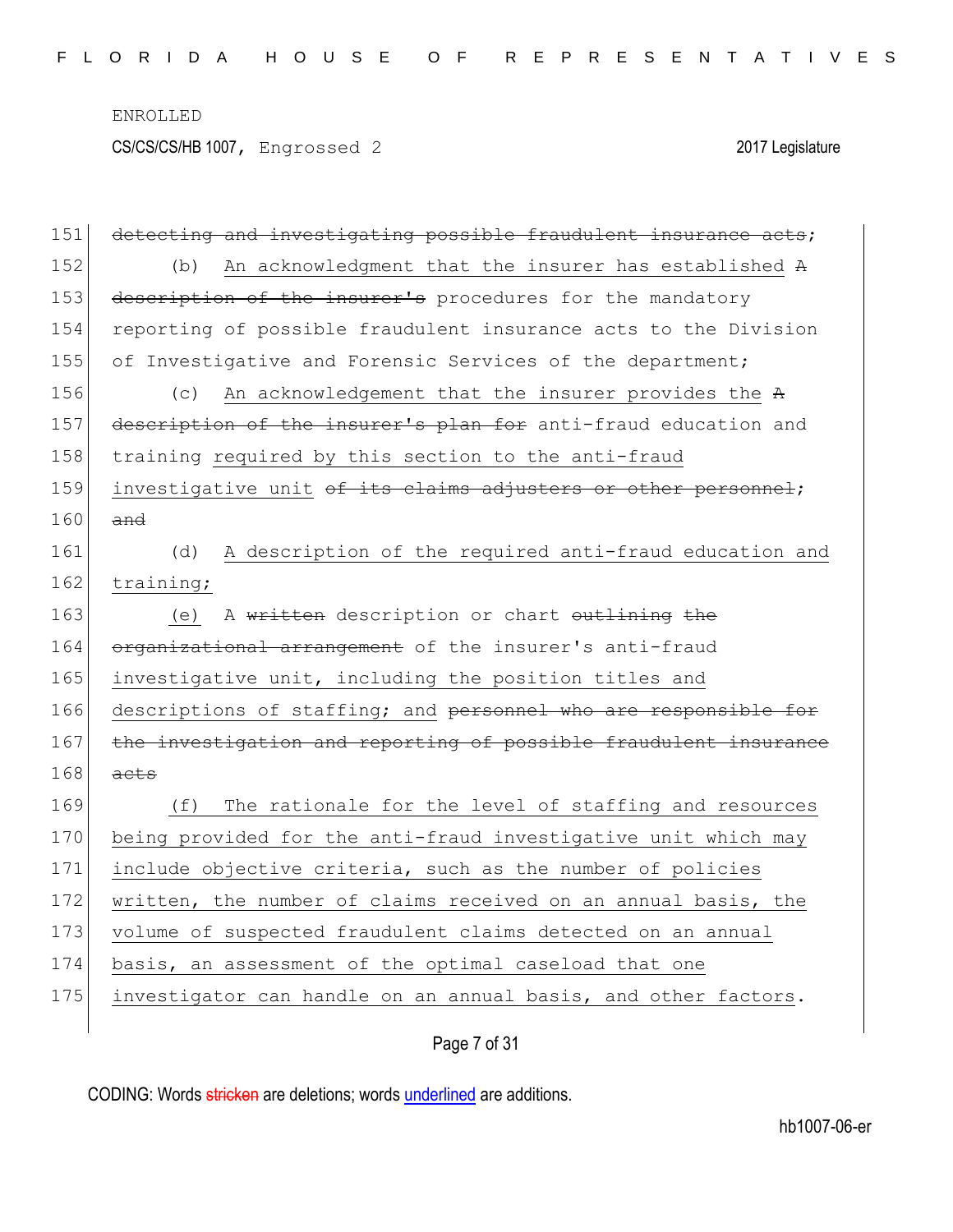CS/CS/CS/HB 1007, Engrossed 2 2017 Legislature

| By December 31, 2018, each insurer shall provide staff<br>(4)    |
|------------------------------------------------------------------|
| of the anti-fraud investigative unit at least 2 hours of initial |
| anti-fraud training that is designed to assist in identifying    |
| and evaluating instances of suspected fraudulent insurance acts  |
| in underwriting or claims activities. Annually thereafter, an    |
| insurer shall provide such employees a 1-hour course that        |
| addresses detection, referral, investigation, and reporting of   |
| possible fraudulent insurance acts for the types of insurance    |
| lines written by the insurer.                                    |
| Each insurer is required to report data related to<br>(5)        |
| fraud for each identified line of business written by the        |
| insurer during the prior calendar year. The data shall be        |
| reported to the department by March 1, 2019, and annually        |
| thereafter, and must include, at a minimum:                      |
| The number of policies in effect;<br>(a)                         |
| The amount of premiums written for policies;<br>(b)              |
| The number of claims received;<br>(C)                            |
| The number of claims referred to the anti-fraud<br>(d)           |
| investigative unit;                                              |
| The number of other insurance fraud matters referred<br>(e)      |
| to the anti-fraud investigative unit that were not claim         |
| related;                                                         |
| The number of claims investigated or accepted by the<br>(f)      |
| anti-fraud investigative unit;                                   |
| The number of other insurance fraud matters<br>(g)               |
| Page 8 of 31                                                     |
|                                                                  |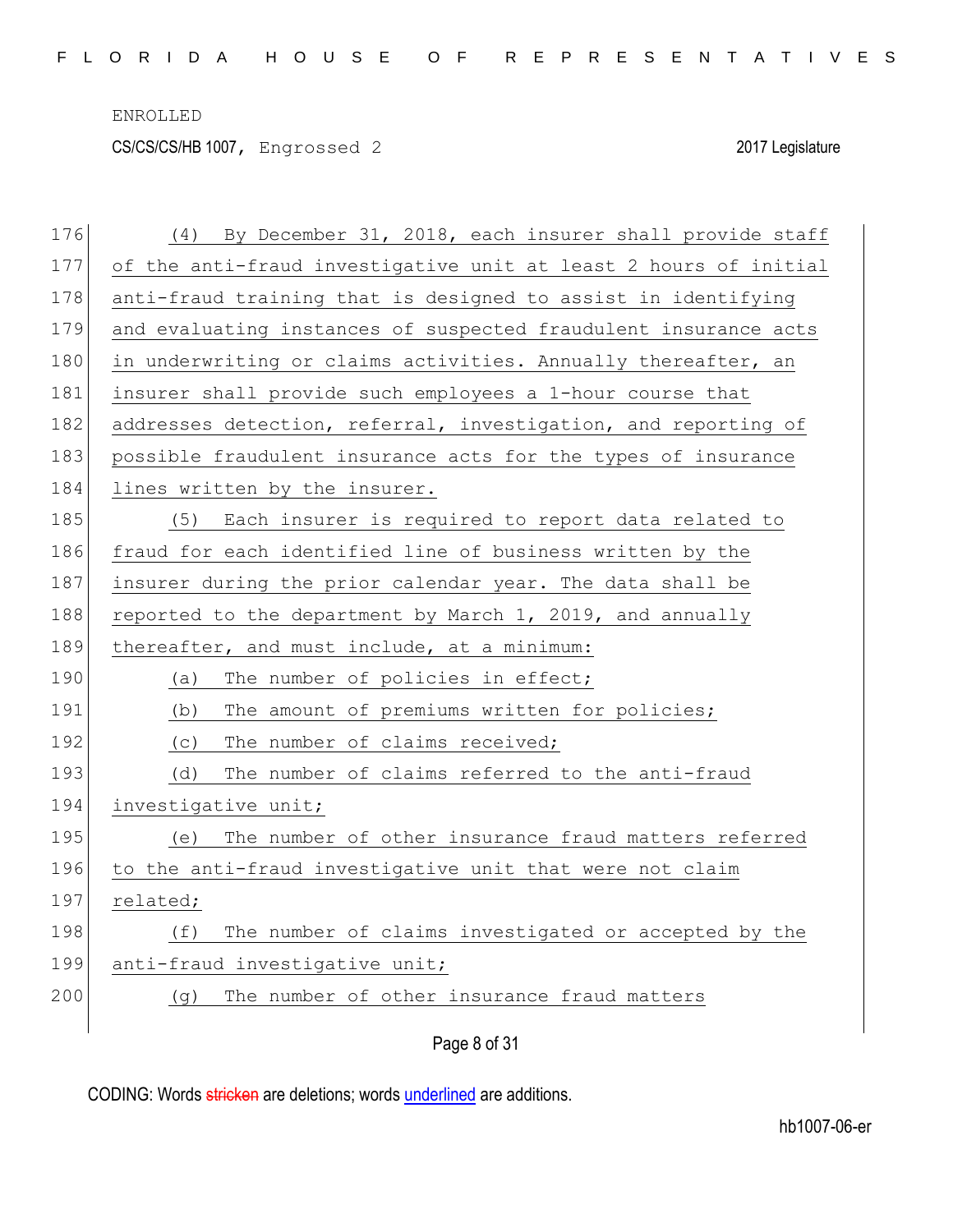|  |  |  |  |  |  |  |  | FLORIDA HOUSE OF REPRESENTATIVES |  |  |  |  |  |  |  |  |  |  |  |  |  |  |  |  |  |  |  |  |  |  |  |  |  |
|--|--|--|--|--|--|--|--|----------------------------------|--|--|--|--|--|--|--|--|--|--|--|--|--|--|--|--|--|--|--|--|--|--|--|--|--|
|--|--|--|--|--|--|--|--|----------------------------------|--|--|--|--|--|--|--|--|--|--|--|--|--|--|--|--|--|--|--|--|--|--|--|--|--|

CS/CS/CS/HB 1007, Engrossed 2 2017 Legislature

| 201 | investigated or accepted by the anti-fraud investigative unit    |
|-----|------------------------------------------------------------------|
| 202 | that were not claim related;                                     |
| 203 | The number of cases referred to the Division of<br>(h)           |
| 204 | Investigative and Forensic Services;                             |
| 205 | The number of cases referred to other law enforcement<br>(i)     |
| 206 | agencies;                                                        |
| 207 | The number of cases referred to other entities; and<br>(i)       |
| 208 | The estimated dollar amount or range of damages on<br>(k)        |
| 209 | cases referred to the Division of Investigative and Forensic     |
| 210 | Services or other agencies.                                      |
| 211 | In addition to providing information required under<br>(6)       |
| 212 | subsections (2), (4), and (5), each insurer writing workers'     |
| 213 | compensation insurance shall also report the following           |
| 214 | information to the department, on or before March 1, 2019, and   |
| 215 | annually thereafter August 1 of each year, on its experience in  |
| 216 | implementing and maintaining an anti-fraud investigative unit or |
| 217 | an anti-fraud plan. The report must include, at a minimum:       |
| 218 | The estimated dollar amount of losses attributable to<br>(a)     |
| 219 | workers' compensation fraud delineated by the type of fraud,     |
| 220 | including claimant, employer, provider, agent, or other type.    |
| 221 | The estimated dollar amount of recoveries attributable<br>(b)    |
| 222 | to workers' compensation fraud delineated by the type of fraud,  |
| 223 | including claimant, employer, provider, agent, or other type.    |
| 224 | The number of cases referred to the Division of<br>(C)           |
| 225 | Investigative and Forensic Services, delineated by the type of   |
|     |                                                                  |

Page 9 of 31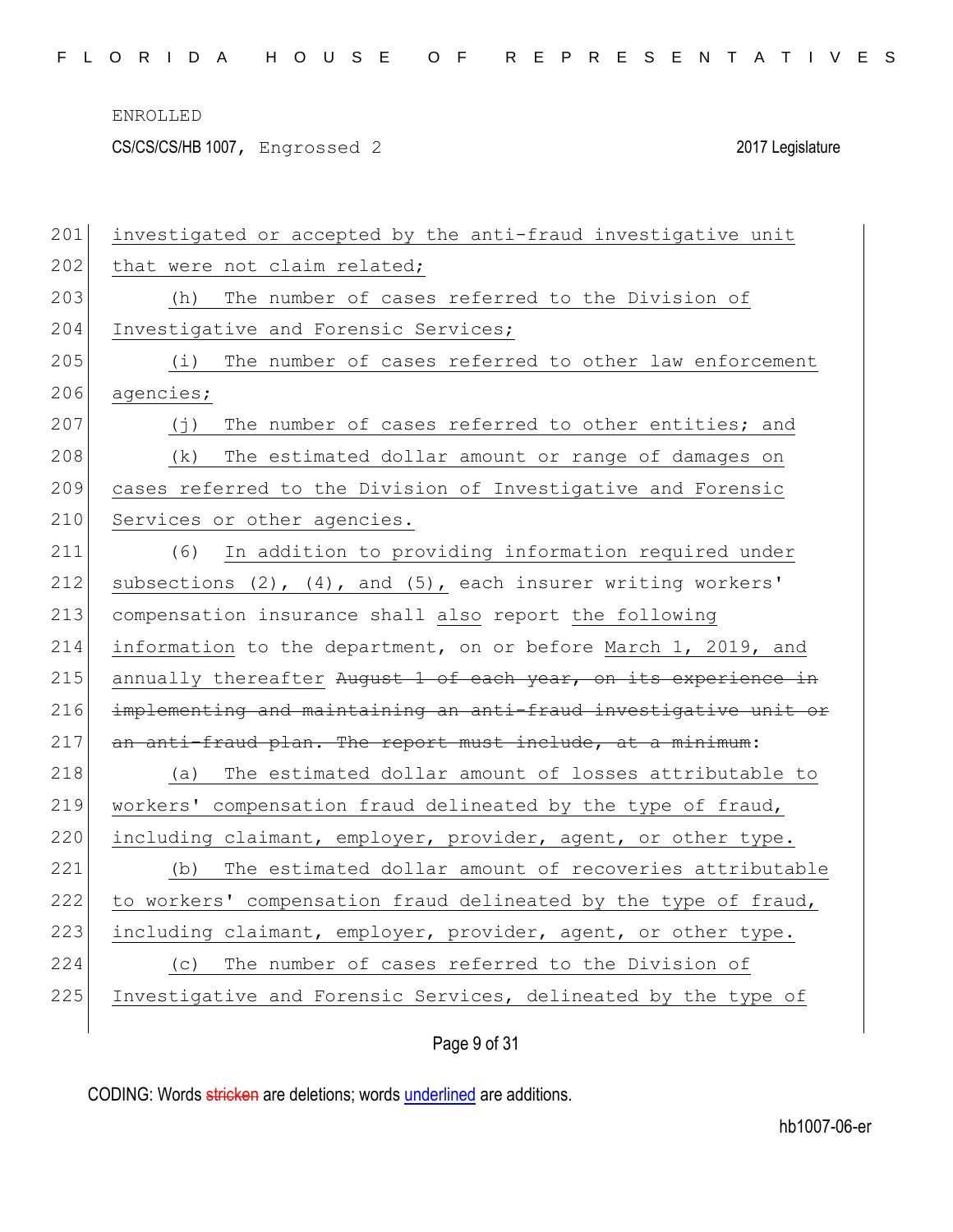CS/CS/CS/HB 1007, Engrossed 2 2017 Legislature

| 226 | fraud, including claimant, employer, provider, agent, or other   |
|-----|------------------------------------------------------------------|
| 227 | type.                                                            |
| 228 | (a) The dollar amount of recoveries and losses                   |
| 229 | attributable to workers' compensation fraud delineated by the    |
| 230 | type of fraud: claimant, employer, provider, agent, or other.    |
| 231 | (b) The number of referrals to the Bureau of Workers'            |
| 232 | Compensation Fraud for the prior year.                           |
| 233 | (c) A description of the organization of the anti-fraud          |
| 234 | investigative unit, if applicable, including the position titles |
| 235 | and descriptions of staffing.                                    |
| 236 | (d) The rationale for the level of staffing and resources        |
| 237 | being provided for the anti-fraud investigative unit, which may  |
| 238 | include objective criteria such as number of policies written,   |
| 239 | number of claims received on an annual basis, volume of          |
| 240 | suspected fraudulent claims currently being detected, other      |
| 241 | factors, and an assessment of optimal caseload that can be       |
| 242 | handled by an investigator on an annual basis.                   |
| 243 | (e) The inservice education and training provided to             |
| 244 | underwriting and claims personnel to assist in identifying and   |
| 245 | evaluating instances of suspected fraudulent activity in         |
| 246 | underwriting or claims activities.                               |
| 247 | $(f)$ A description of a public awareness program focused on     |
| 248 | the costs and frequency of insurance fraud and methods by which  |
| 249 | the public can prevent it.                                       |
| 250 | $(7)$ $(4)$ An Any insurer who obtains a certificate of          |
|     | Page 10 of 31                                                    |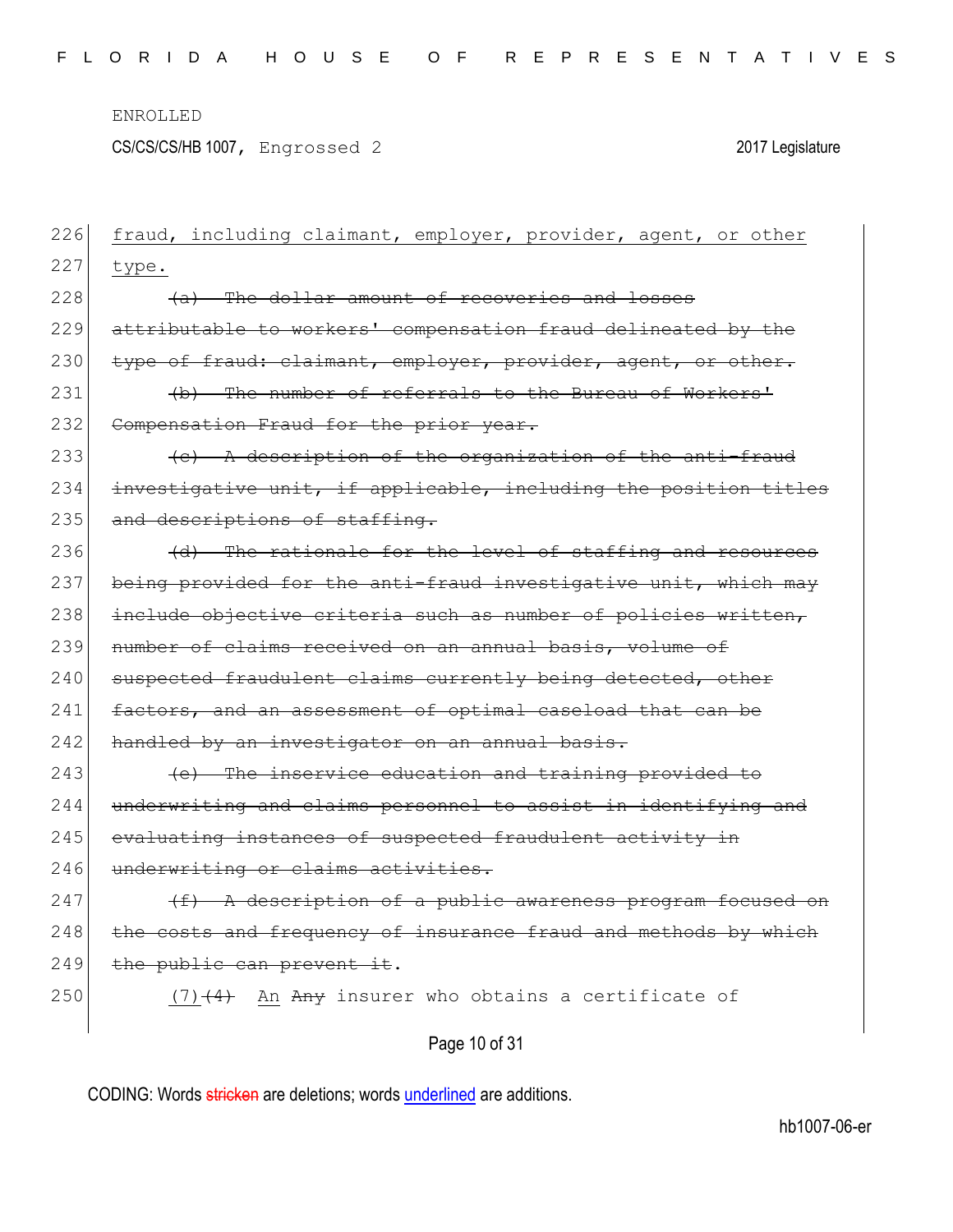251 authority has 6 after July 1, 1995, shall have 18 months in 252 which to comply with subsection  $(2)$ , and one calendar year 253 thereafter, to comply with subsections  $(4)$ ,  $(5)$ , and  $(6)$  the 254 requirements of this section.

255 (8)  $(7)$  If an insurer fails to timely submit a final 256 acceptable anti-fraud plan or anti-fraud investigative unit 257 description, fails to implement the provisions of a plan or an 258 anti-fraud investigative unit description, or otherwise refuses 259 to comply with the provisions of this section, the department, 260 office, or commission may:

261 (a) Impose an administrative fine of not more than \$2,000 262 per day for such failure by an insurer to submit an acceptable 263 anti-fraud plan or anti-fraud investigative unit description, 264 until the department, office, or commission deems the insurer to 265 be in compliance;

266 (b) Impose an administrative fine for failure by an 267 insurer to implement or follow the provisions of an anti-fraud 268 plan or anti-fraud investigative unit description; or

269 (c) Impose the provisions of both paragraphs (a) and (b). 270 (9) On or before December 31, 2018, the Division of 271 Investigative and Forensic Services shall create a report 272 detailing best practices for the detection, investigation, 273 prevention, and reporting of insurance fraud and other 274 fraudulent insurance acts. The report must be updated as  $275$  necessary but at least every 2 years. The report must provide:

Page 11 of 31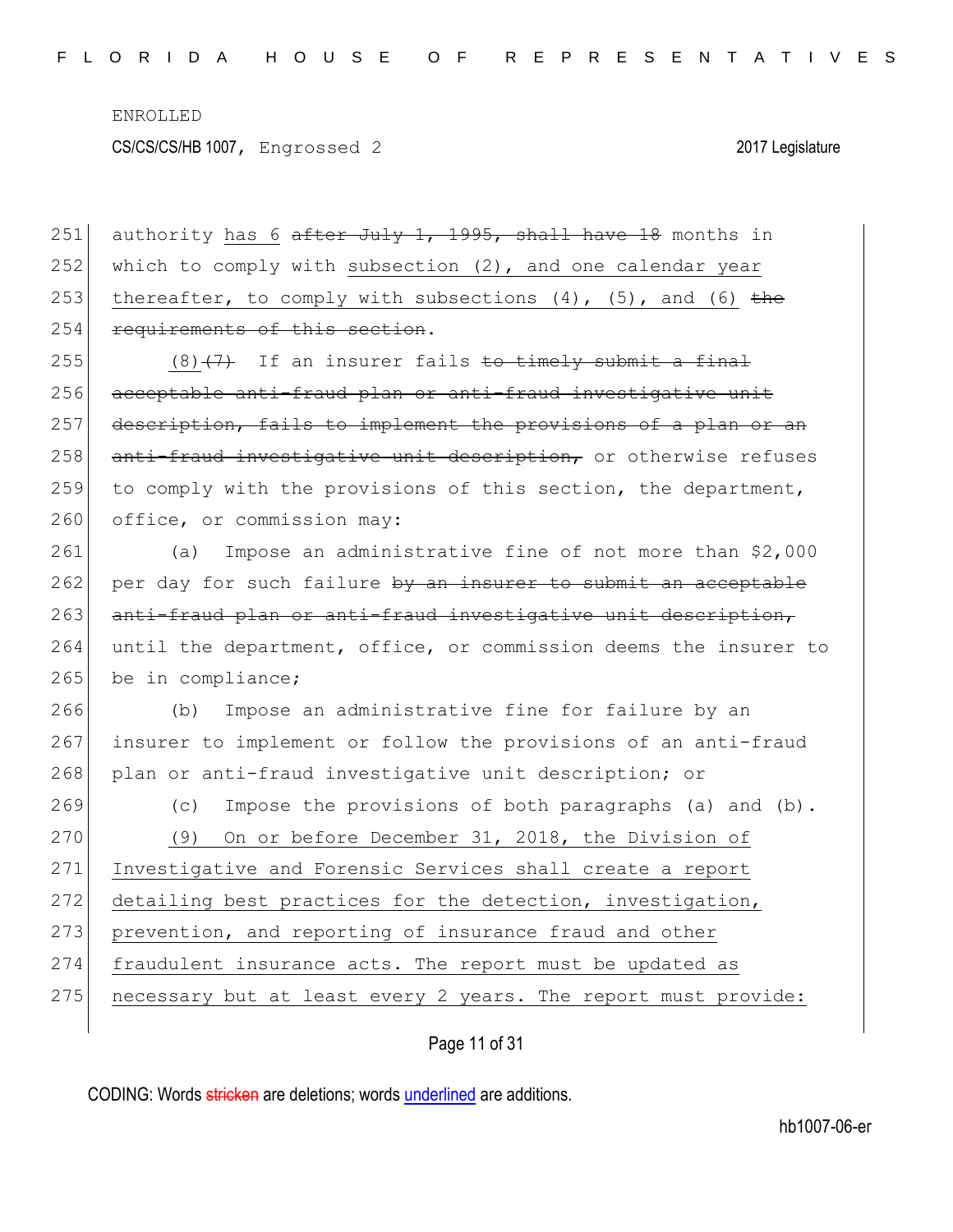CS/CS/CS/HB 1007, Engrossed 2 2017 Legislature

| 276 | Information on the best practices for the<br>(a)                 |
|-----|------------------------------------------------------------------|
| 277 | establishment of anti-fraud investigative units within insurers; |
| 278 | (b) Information on the best practices and methods for            |
| 279 | detecting and investigating insurance fraud and other fraudulent |
| 280 | insurance acts;                                                  |
| 281 | (c) Information on appropriate anti-fraud education and          |
| 282 | training of insurer personnel;                                   |
| 283 | Information on the best practices for reporting<br>(d)           |
| 284 | insurance fraud and other fraudulent insurance acts to the       |
| 285 | Division of Investigative and Forensic Services and to other law |
| 286 | enforcement agencies;                                            |
| 287 | (e) Information regarding the appropriate level of               |
| 288 | staffing and resources for anti-fraud investigative units within |
| 289 | insurers;                                                        |
| 290 | Information detailing statistics and data relating to<br>(f)     |
| 291 | insurance fraud which insurers should maintain; and              |
| 292 | (g) Other information as determined by the Division of           |
| 293 | Investigative and Forensic Services.                             |
| 294 | $(10)$ $(4)$ The department may adopt rules to administer this   |
| 295 | section, except that it shall adopt rules to administer          |
| 296 | subsection (5).                                                  |
| 297 | Section 2. Effective July 1, 2017, section 626.9896,             |
| 298 | Florida Statutes, is created to read:                            |
| 299 | 626.9896 Dedicated insurance fraud prosecutors.-                 |
| 300 | (1) The department shall collect data from each state            |
|     |                                                                  |

Page 12 of 31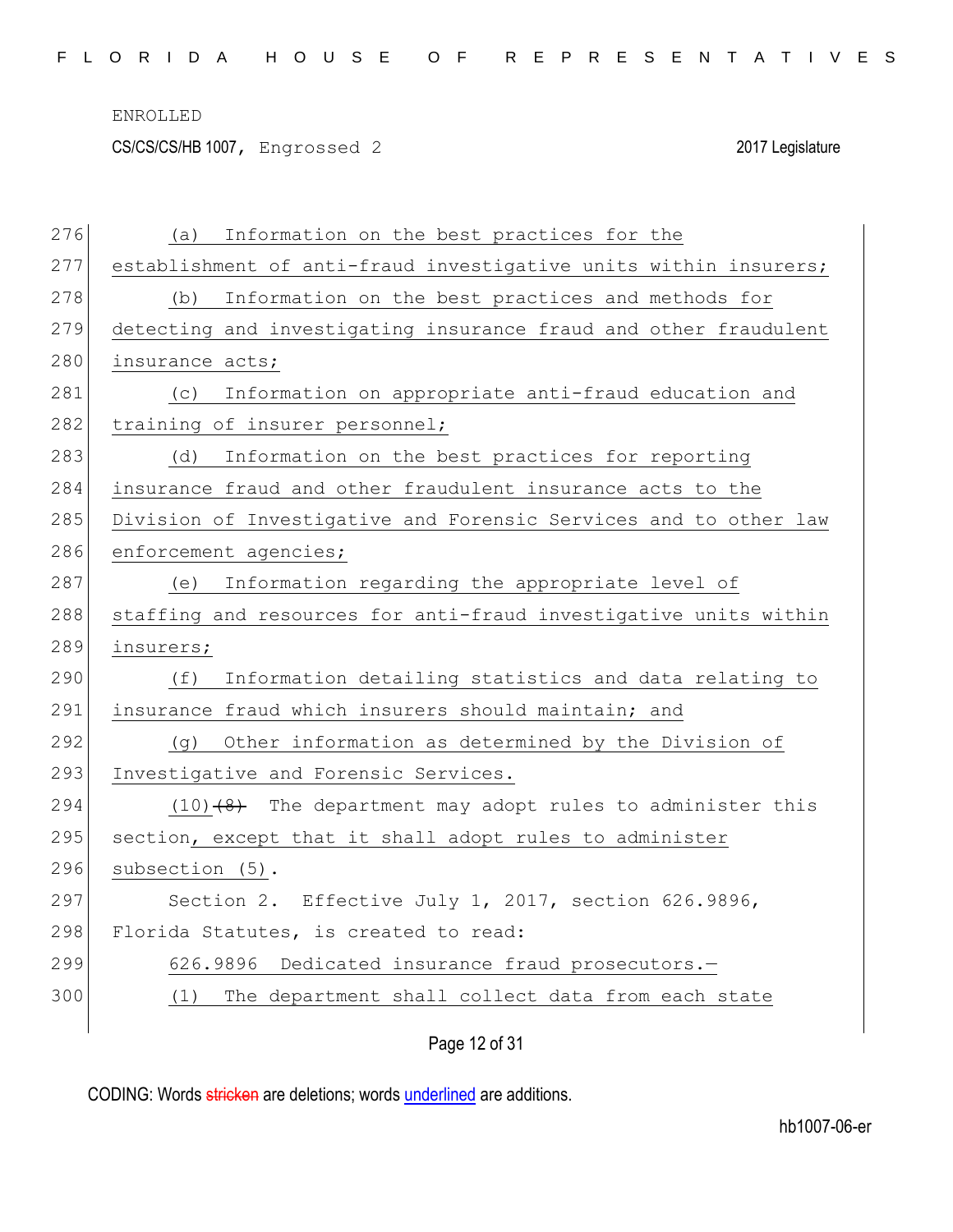| 301 | attorney office that receives an appropriation to fund attorneys |
|-----|------------------------------------------------------------------|
| 302 | and paralegals dedicated solely to the prosecution of insurance  |
| 303 | fraud cases and report on the use of such funds. The data must   |
| 304 | be submitted by the state attorneys to the Division of           |
| 305 | Investigative and Forensic Services on the last day of each      |
| 306 | calendar quarter beginning September 30, 2017, and quarterly     |
| 307 | thereafter. Data must be submitted for each attorney funded by   |
| 308 | the appropriation and grouped by case type, including Division   |
| 309 | of Investigative and Forensic Services insurance fraud cases,    |
| 310 | other insurance fraud cases, and cases not involving insurance   |
| 311 | fraud. For each type of case, the data must include the number   |
| 312 | of cases in which an information has been filed; the number of   |
| 313 | cases pending at pretrial or intake, the number of cases in      |
| 314 | which the attorney is assisting in the investigation; the number |
| 315 | of cases closed or disposed of during the prior quarter; the     |
| 316 | disposition of the cases closed during the prior quarter; and    |
| 317 | the number of cases currently pending in a pretrial diversion    |
| 318 | program.                                                         |
| 319 | The Division of Investigative and Forensic Services<br>(2)       |
| 320 | must report the data collected pursuant to subsection (1)<br>for |
| 321 | the year ending June 30, to the Executive Office of the          |
| 322 | Governor, the Speaker of the House of Representatives, and the   |
| 323 | President of the Senate by September 1, 2018, and annually       |
| 324 | thereafter.                                                      |
| 325 | Section 3. Section 641.221, Florida Statutes, is amended         |
|     | Page 13 of 31                                                    |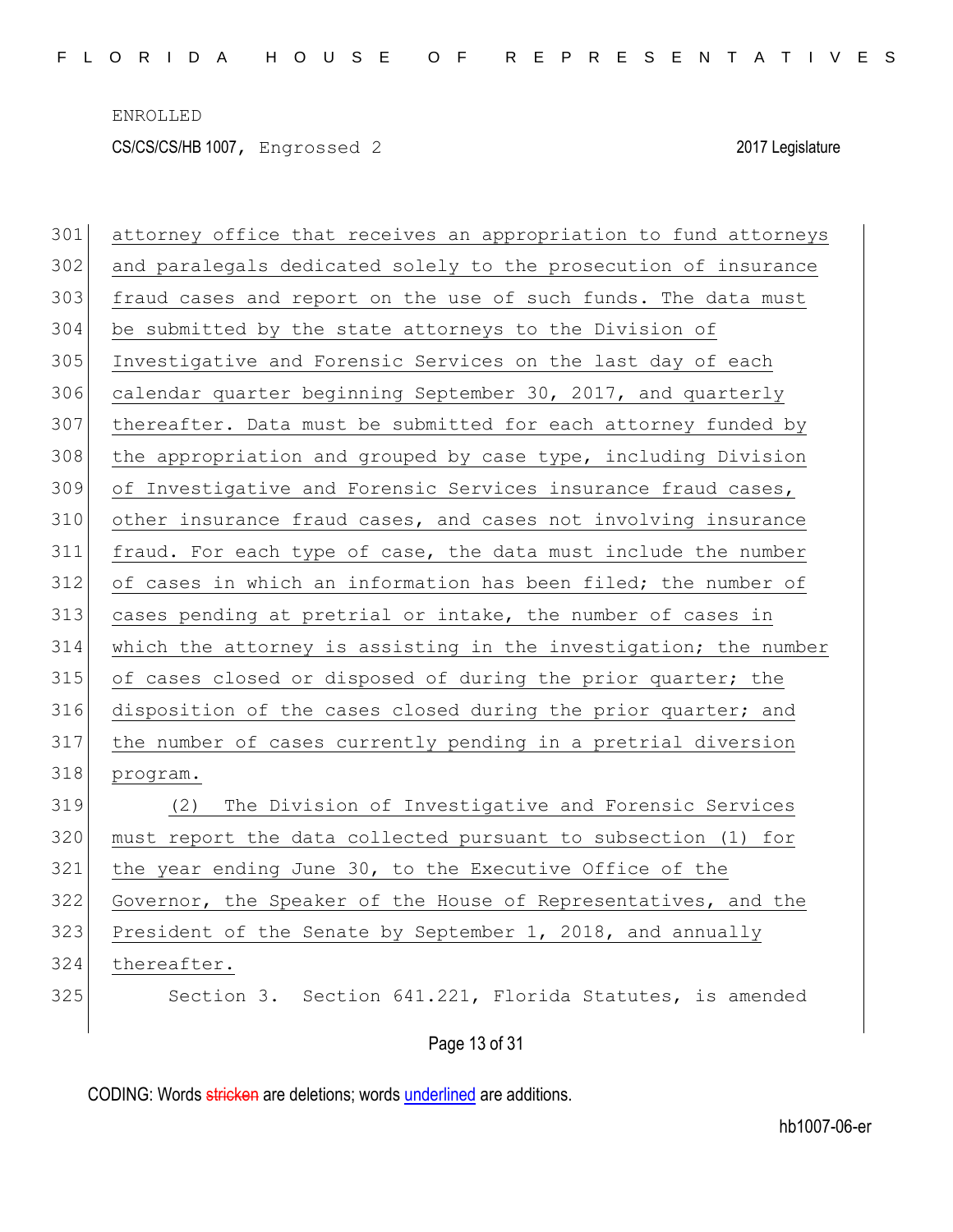326 to read:

CS/CS/CS/HB 1007, Engrossed 2 2017 Legislature

| 327 | 641.221 Continued eligibility for certificate of                 |
|-----|------------------------------------------------------------------|
| 328 | $authority.$ -                                                   |
| 329 | In order to maintain its eligibility for a certificate<br>(1)    |
| 330 | of authority, a health maintenance organization shall continue   |
| 331 | to meet all conditions required to be met under this part and    |
| 332 | the rules promulgated thereunder for the initial application for |
| 333 | and issuance of its certificate of authority under s. 641.22.    |
| 334 | (2) In order to maintain eligibility for a certificate of        |
| 335 | authority, a health maintenance organization authorized under    |
| 336 | the Florida Insurance Code to exclusively market, sell, or offer |
| 337 | to sell Medicare Advantage plans in this state shall be actively |
| 338 | engaged in managed care within 24 months after licensure, shall  |
| 339 | designate and maintain at least one primary anti-fraud employee, |
| 340 | and shall adopt an anti-fraud plan. The Office of Insurance      |
| 341 | Regulation may extend the period of eligibility upon written     |
| 342 | request.                                                         |
| 343 | Section 4. Section 641.3915, Florida Statutes, is amended        |
| 344 | to read:                                                         |
| 345 | 641.3915 Health maintenance organization anti-fraud plans        |
| 346 | and investigative units.-Each authorized health maintenance      |
| 347 | organization and applicant for a certificate of authority shall  |
| 348 | comply with the provisions of ss. 626.989 and 626.9891 as though |
| 349 | such organization or applicant were an authorized insurer. For   |
| 350 | purposes of this section, the reference to the year 1996 in s.   |
|     |                                                                  |

Page 14 of 31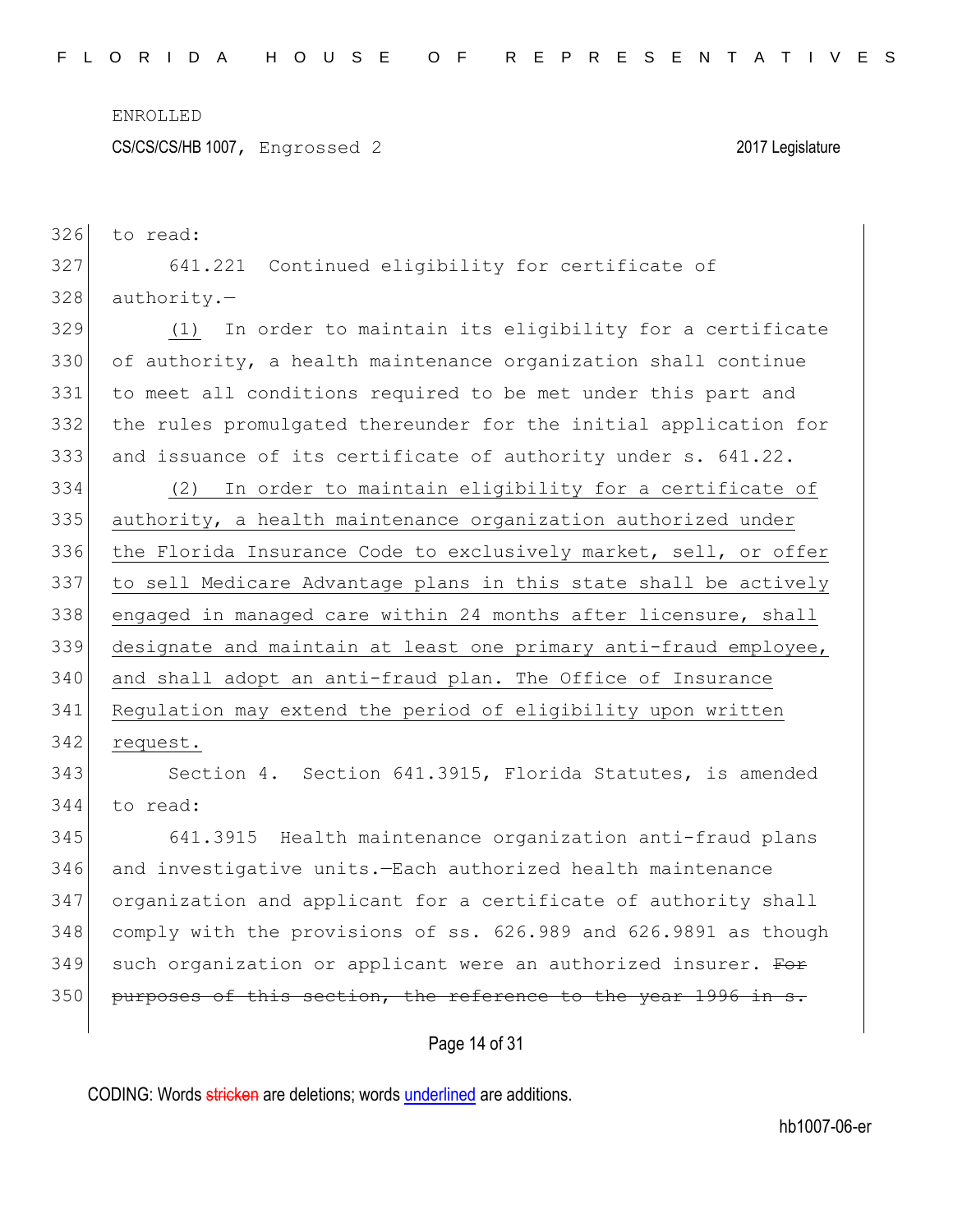CS/CS/CS/HB 1007, Engrossed 2 2017 Legislature

| 351 | 626.9891 means the year 2000 and the reference to the year 1995  |
|-----|------------------------------------------------------------------|
| 352 | means the year 1999.                                             |
| 353 | Section 5. Present subsections (2) through (7) of section        |
| 354 | 626.9911, Florida Statutes, are renumbered as subsections (3)    |
| 355 | through (8), respectively, present subsections (8) through (14)  |
| 356 | of that section are renumbered as subsections (10) through (16), |
| 357 | respectively, and new subsections (2) and (9) are added to that  |
| 358 | section, to read:                                                |
| 359 | 626.9911 Definitions. - As used in this act, the term:           |
| 360 | (2) "Fraudulent viatical settlement act" means an act or         |
| 361 | omission committed by a person who knowingly, or with intent to  |
| 362 | defraud for the purpose of depriving another of property or for  |
| 363 | pecuniary gain, commits or allows an employee or agent to commit |
|     |                                                                  |
| 364 | any of the following acts:                                       |
| 365 | Presenting, causing to be presented, or preparing with<br>(a)    |
| 366 | the knowledge or belief that it will be presented to or by       |
| 367 | another person, false or concealed material information as part  |
| 368 | of, in support of, or concerning a fact material to:             |
| 369 | 1. An application for the issuance of a viatical                 |
| 370 | settlement contract or a life insurance policy;                  |
| 371 | 2. The underwriting of a viatical settlement contract or a       |
| 372 | life insurance policy;                                           |
| 373 | 3. A claim for payment or benefit pursuant to a viatical         |
| 374 | settlement contract or a life insurance policy;                  |
| 375 | 4. Premiums paid on a life insurance policy;                     |

Page 15 of 31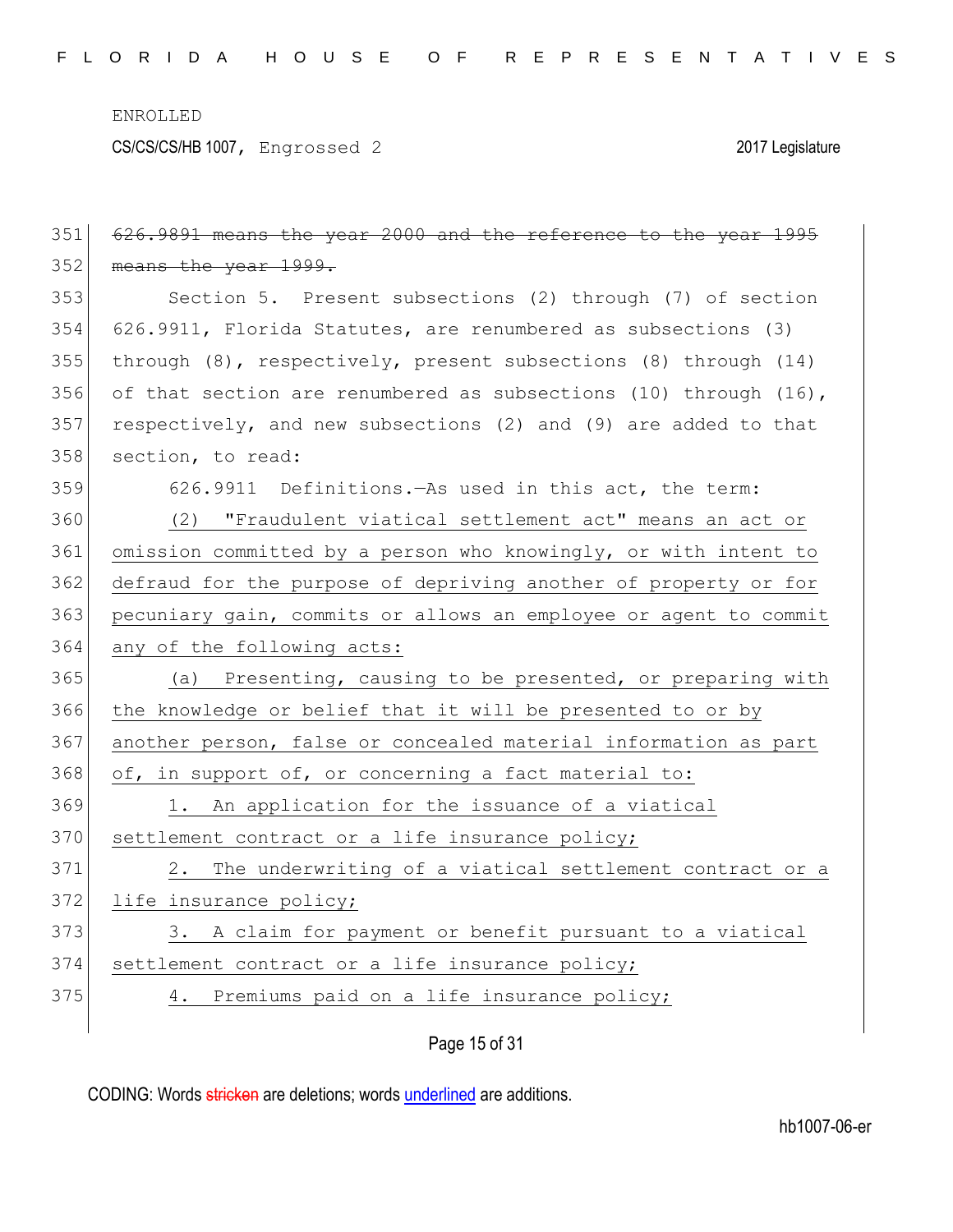|  |  |  | FLORIDA HOUSE OF REPRESENTATIVES |  |  |  |  |  |  |  |  |  |  |  |  |  |
|--|--|--|----------------------------------|--|--|--|--|--|--|--|--|--|--|--|--|--|
|  |  |  |                                  |  |  |  |  |  |  |  |  |  |  |  |  |  |

CS/CS/CS/HB 1007, Engrossed 2 2017 Legislature

| 376 | 5. Payments and changes in ownership or beneficiary made         |
|-----|------------------------------------------------------------------|
| 377 | in accordance with the terms of a viatical settlement contract   |
| 378 | or a life insurance policy;                                      |
| 379 | The reinstatement or conversion of a life insurance<br>6.        |
| 380 | policy;                                                          |
| 381 | The solicitation, offer, effectuation, or sale of a<br>7.        |
| 382 | viatical settlement contract or a life insurance policy;         |
| 383 | The issuance of written evidence of a viatical<br>8.             |
| 384 | settlement contract or a life insurance policy; or               |
| 385 | 9. A financing transaction for a viatical settlement             |
| 386 | contract or life insurance policy.                               |
| 387 | Employing a plan, financial structure, device, scheme,<br>(b)    |
| 388 | or artifice relating to viaticated policies for the purpose of   |
| 389 | perpetrating fraud.                                              |
| 390 | (c) Engaging in a stranger-originated life insurance             |
| 391 | practice.                                                        |
| 392 | Failing to disclose, upon request by an insurer, that<br>(d)     |
| 393 | the prospective insured has undergone a life expectancy          |
| 394 | evaluation by a person other than the insurer or its authorized  |
| 395 | representatives in connection with the issuance of the life      |
| 396 | insurance policy.                                                |
| 397 | (e) Perpetuating a fraud or preventing the detection of a        |
| 398 | fraud by:                                                        |
| 399 | Removing, concealing, altering, destroying, or<br>1.             |
| 400 | sequestering from the office the assets or records of a licensee |
|     | Page 16 of 31                                                    |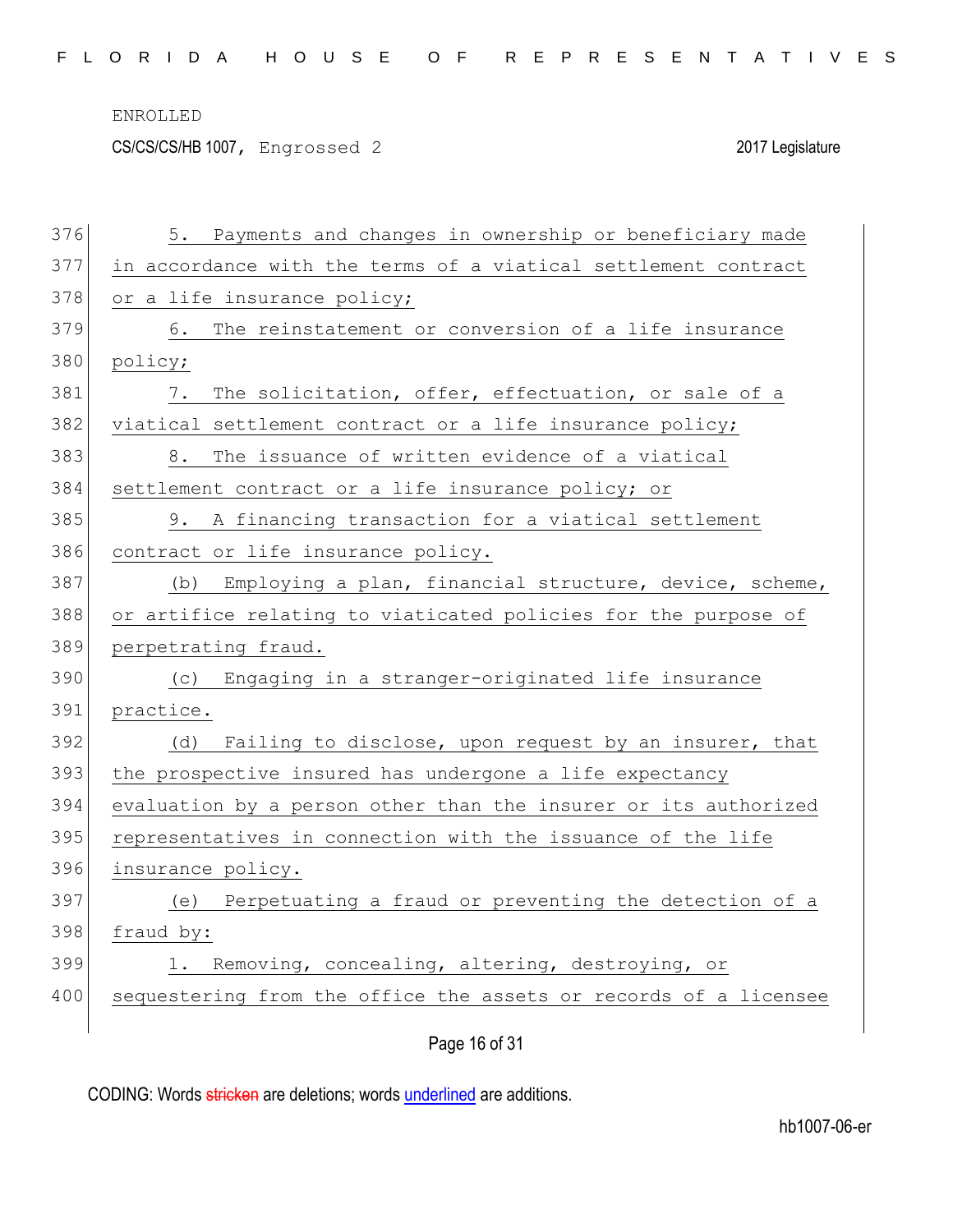CS/CS/CS/HB 1007, Engrossed 2 2017 Legislature

| 401 | or other person engaged in the business of viatical settlements; |
|-----|------------------------------------------------------------------|
| 402 | 2. Misrepresenting or concealing the financial condition         |
| 403 | of a licensee, financing entity, insurer, or other person;       |
| 404 | 3. Transacting in the business of viatical settlements in        |
| 405 | violation of laws requiring a license, certificate of authority, |
| 406 | or other legal authority to transact such business; or           |
| 407 | 4. Filing with the office or the equivalent chief                |
| 408 | insurance regulatory official of another jurisdiction a document |
| 409 | that contains false information or conceals information about a  |
| 410 | material fact from the office or other regulatory official.      |
| 411 | (f) Embezzlement, theft, misappropriation, or conversion         |
| 412 | of moneys, funds, premiums, credits, or other property of a      |
| 413 | viatical settlement provider, insurer, insured, viator,          |
| 414 | insurance policyowner, or other person engaged in the business   |
| 415 | of viatical settlements or life insurance.                       |
| 416 | (g) Entering into, negotiating, brokering, or otherwise          |
| 417 | dealing in a viatical settlement contract, the subject of which  |
| 418 | is a life insurance policy that was obtained based on            |
| 419 | information that was falsified or concealed for the purpose of   |
| 420 | defrauding the policy's issuer, viatical settlement provider, or |
| 421 | viator.                                                          |
| 422 | Facilitating the viator's change of residency state to<br>(h)    |
| 423 | avoid the provisions of this act.                                |
| 424 | Facilitating or causing the creation of a trust with a<br>(i)    |
| 425 | non-Florida or other nonresident entity for the purpose of       |
|     |                                                                  |

Page 17 of 31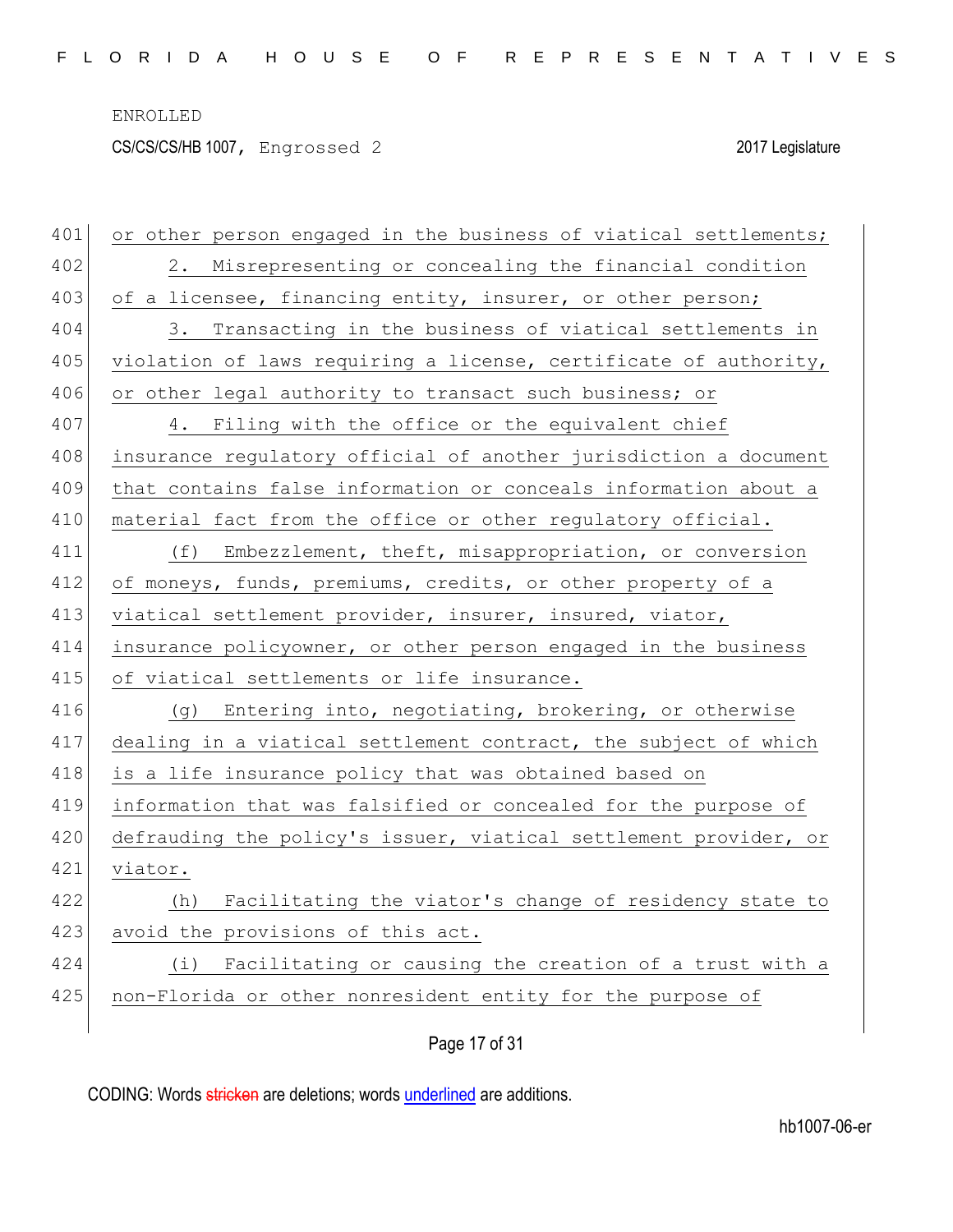CS/CS/CS/HB 1007, Engrossed 2 2017 Legislature

| 426 | owning a life insurance policy covering a Florida resident to     |
|-----|-------------------------------------------------------------------|
| 427 | avoid the provisions of this act.                                 |
| 428 | (j) Facilitating or causing the transfer of the ownership         |
| 429 | of an insurance policy covering a Florida resident to a trust     |
| 430 | with a situs outside this state or to another nonresident entity  |
| 431 | to avoid the provisions of this act.                              |
| 432 | (k) Applying for or obtaining a loan that is secured              |
| 433 | directly or indirectly by an interest in a life insurance policy  |
| 434 | with intent to defraud, for the purpose of depriving another of   |
| 435 | property or for pecuniary gain.                                   |
| 436 | Attempting to commit, assisting, aiding, or abetting<br>$(\perp)$ |
| 437 | in the commission of, or conspiring to commit, an act or          |
| 438 | omission specified in this subsection.                            |
|     |                                                                   |
| 439 | (9) "Stranger-originated life insurance practice" means an        |
| 440 | act, practice, arrangement, or agreement to initiate a life       |
| 441 | insurance policy for the benefit of a third-party investor who,   |
| 442 | at the time of policy origination, has no insurable interest in   |
| 443 | the insured. Stranger-originated life insurance practices         |
| 444 | include, but are not limited to:                                  |
| 445 | The purchase of a life insurance policy with resources<br>(a)     |
| 446 | or guarantees from or through a person who, at the time of such   |
| 447 | policy's inception, could not lawfully initiate the policy and    |
| 448 | the execution of a verbal or written arrangement or agreement to  |
| 449 | directly or indirectly transfer the ownership of such policy or   |
| 450 | policy benefits to a third party.                                 |

# Page 18 of 31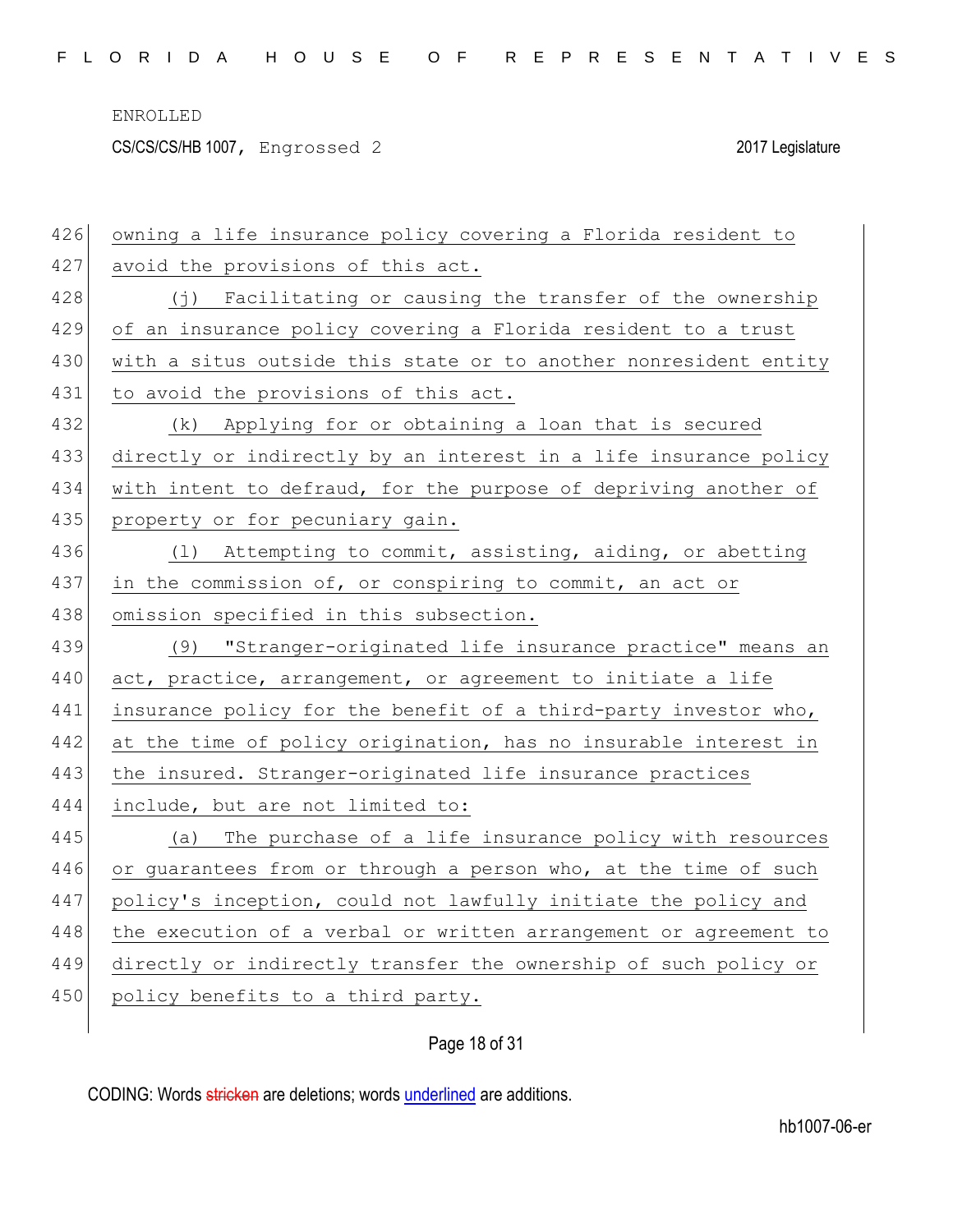CS/CS/CS/HB 1007, Engrossed 2 2017 Legislature

| 451 | The creation of a trust or other entity that has the<br>(b)       |
|-----|-------------------------------------------------------------------|
| 452 | appearance of an insurable interest in order to initiate          |
| 453 | policies for investors, in violation of insurable interest laws   |
| 454 | and the prohibition against wagering on life.                     |
| 455 | Section 6. Subsection (7) of section 626.9924, Florida            |
| 456 | Statutes, is amended to read:                                     |
| 457 | 626.9924 Viatical settlement contracts; procedures;               |
| 458 | rescission.-                                                      |
| 459 | (7) At any time during the contestable period, within 20          |
| 460 | days after a viator executes documents necessary to transfer      |
| 461 | rights under an insurance policy or within 20 days of any         |
| 462 | agreement, option, promise, or any other form of understanding,   |
| 463 | express or implied, to viaticate the policy, the provider must    |
| 464 | give notice to the insurer of the policy that the policy has or   |
| 465 | will become a viaticated policy. The notice must be accompanied   |
| 466 | by the documents required by s. $626.99287$ $626.99287(5)$ (a) in |
| 467 | their entirety.                                                   |
| 468 | Section 7. Subsection (2) of section 626.99245, Florida           |
| 469 | Statutes, is amended to read:                                     |
| 470 | 626.99245 Conflict of regulation of viaticals.-                   |
| 471 | (2)<br>This section does not affect the requirement of ss.        |
| 472 | $626.9911(14)$ $626.9911(12)$ and $626.9912(1)$ that a viatical   |
| 473 | settlement provider doing business from this state must obtain a  |
| 474 | viatical settlement license from the office. As used in this      |
| 475 | subsection, the term "doing business from this state" includes    |
|     | Page 19 of 31                                                     |
|     |                                                                   |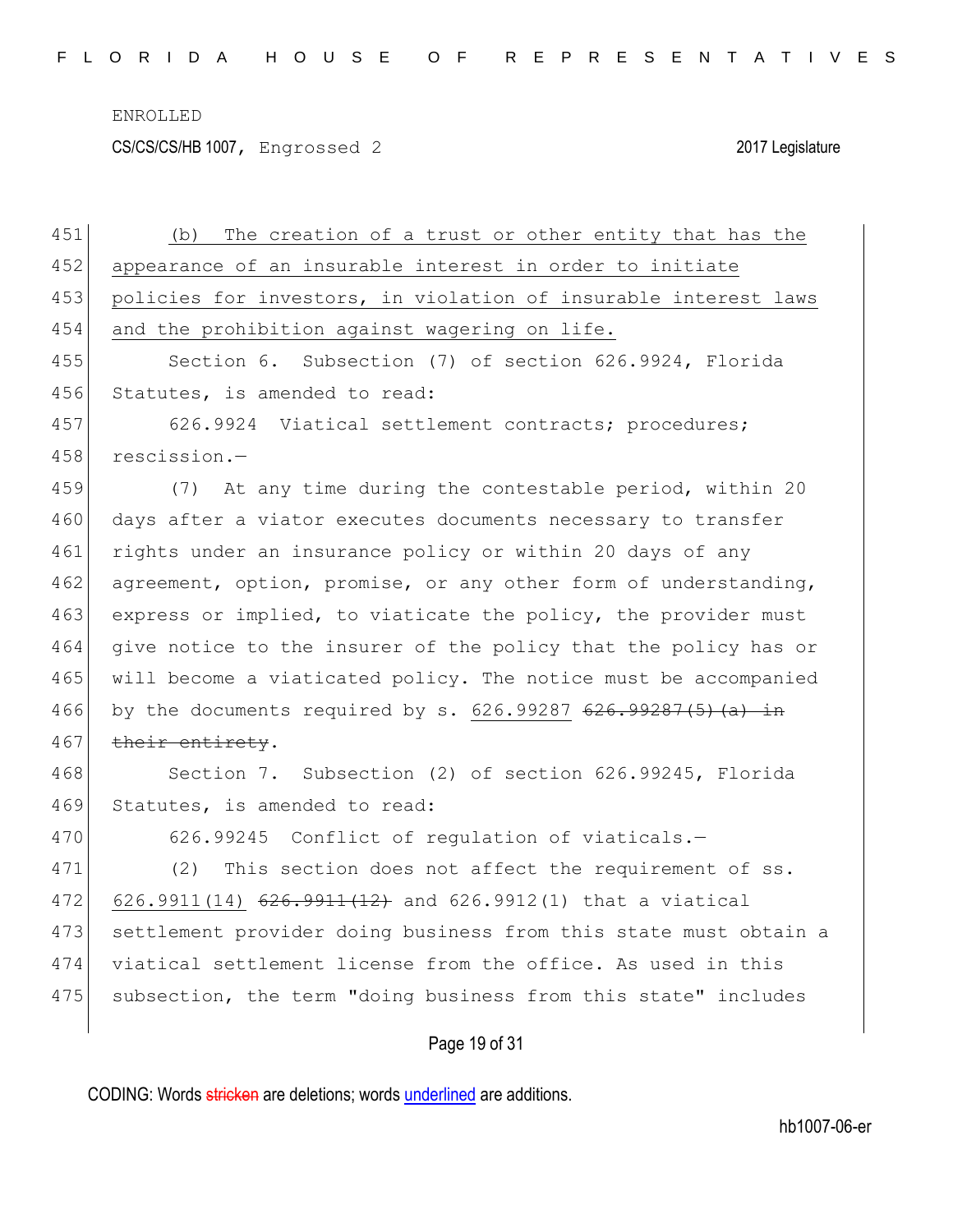CS/CS/CS/HB 1007, Engrossed 2 2017 Legislature

| 476 | effectuating viatical settlement contracts from offices in this |
|-----|-----------------------------------------------------------------|
| 477 | state, regardless of the state of residence of the viator.      |
| 478 | Section 8. Subsection (1) of section 626.99275, Florida         |
| 479 | Statutes, is amended to read:                                   |
| 480 | 626.99275 Prohibited practices; penalties.-                     |
| 481 | It is unlawful for a any person to:<br>(1)                      |
| 482 | To Knowingly enter into, broker, or otherwise deal in<br>(a)    |
| 483 | a viatical settlement contract the subject of which is a life   |
| 484 | insurance policy, knowing that the policy was obtained by       |
| 485 | presenting materially false information concerning any fact     |
| 486 | material to the policy or by concealing, for the purpose of     |
| 487 | misleading another, information concerning any fact material to |
| 488 | the policy, where the viator or the viator's agent intended to  |
| 489 | defraud the policy's issuer.                                    |
| 490 | To Knowingly or with the intent to defraud, for the<br>(b)      |
| 491 | purpose of depriving another of property or for pecuniary gain, |
| 492 | issue or use a pattern of false, misleading, or deceptive life  |
| 493 | expectancies.                                                   |
| 494 | To Knowingly engage in any transaction, practice, or<br>(C)     |
| 495 | course of business intending thereby to avoid the notice        |
| 496 | requirements of s. 626.9924(7).                                 |
| 497 | To Knowingly or intentionally facilitate the change of<br>(d)   |
| 498 | state of residency of a viator to avoid the provisions of this  |
| 499 | chapter.                                                        |
| 500 | Knowingly enter into a viatical settlement contract<br>(e)      |
|     | Page 20 of 31                                                   |
|     |                                                                 |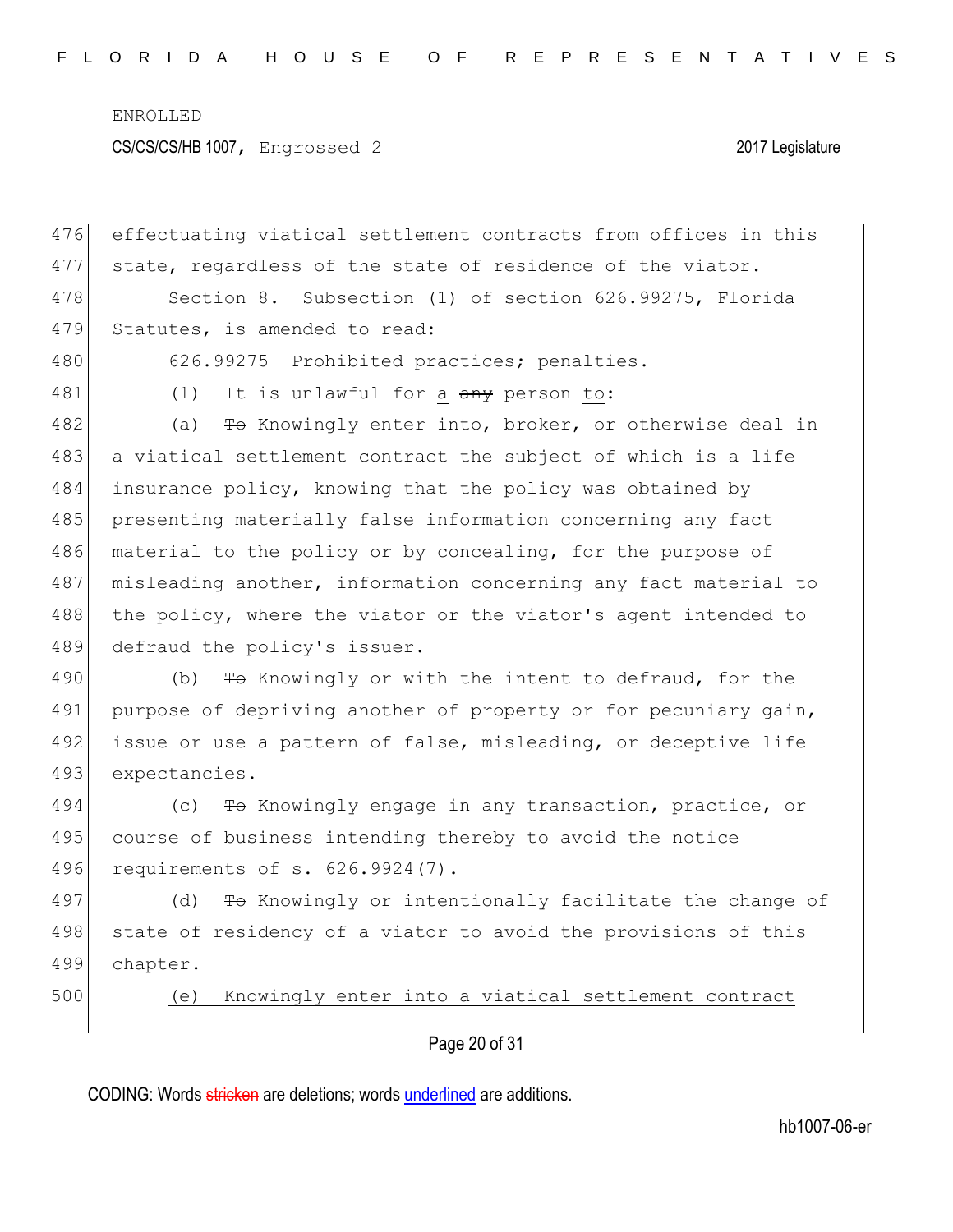CS/CS/CS/HB 1007, Engrossed 2 2017 Legislature

| 501 | before the application for or issuance of a life insurance       |
|-----|------------------------------------------------------------------|
| 502 | policy that is the subject of a viatical settlement contract or  |
| 503 | during an applicable period specified in s. 626.99287(1) or (2), |
| 504 | unless the viator provides a sworn affidavit and accompanying    |
| 505 | independent evidentiary documentation in accordance with s.      |
| 506 | 626.99287.                                                       |
| 507 | (f) Engage in a fraudulent viatical settlement act, as           |
| 508 | defined in s. 626.9911.                                          |
| 509 | Knowingly issue, solicit, market, or otherwise promote<br>(g)    |
| 510 | the purchase of a life insurance policy for the purpose of or    |
| 511 | with an emphasis on selling the policy to a third party.         |
| 512 | Engage in a stranger-originated life insurance<br>(h)            |
| 513 | practice, as defined in s. 626.9911.                             |
| 514 | Section 9. Section 626.99287, Florida Statutes, is amended       |
| 515 | to read:                                                         |
| 516 | 626.99287 Contestability of viaticated policies.-                |
|     |                                                                  |
| 517 | Except as hereinafter provided, if a viatical<br>(1)             |
| 518 | settlement contract is entered into within the 2-year period     |
| 519 | commencing with the date of issuance of the insurance policy or  |
| 520 | certificate to be acquired, the viatical settlement contract is  |
| 521 | void and unenforceable by either party.                          |
| 522 | (2) Except as hereinafter provided, if a viatical                |
| 523 | settlement policy is subject to a loan secured directly or       |
| 524 | indirectly by an interest in the policy within a 5-year period   |
| 525 | commencing on the date of issuance of the policy or certificate, |

# Page 21 of 31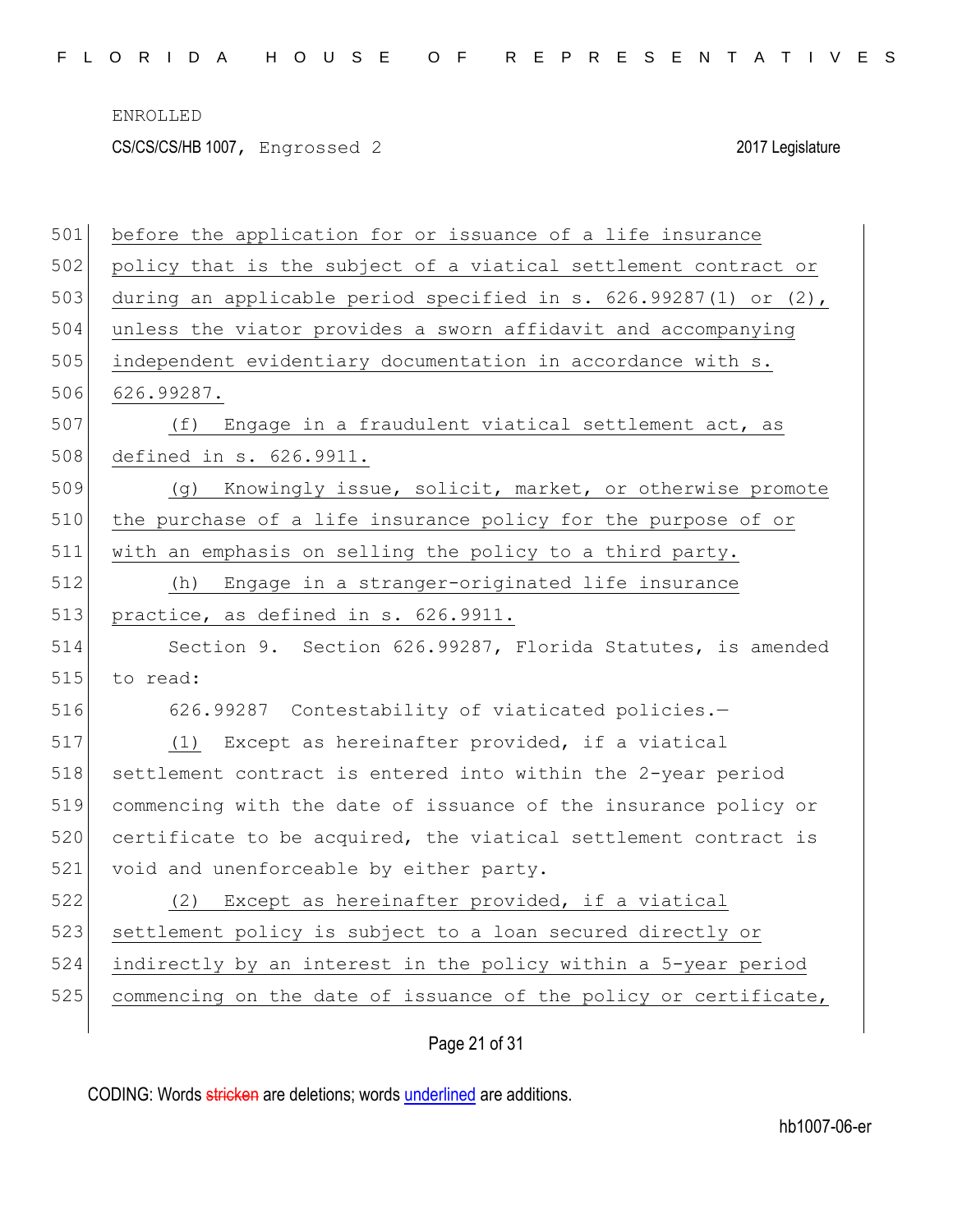CS/CS/CS/HB 1007, Engrossed 2 2017 Legislature

| 526 | the viatical settlement contract is void and unenforceable by            |
|-----|--------------------------------------------------------------------------|
| 527 | either party.                                                            |
| 528 | (3) Notwithstanding the limitations in subsections (1) and               |
| 529 | (2) this limitation, such a viatical settlement contract is not          |
| 530 | void and unenforceable if the viator provides a sworn affidavit          |
| 531 | and accompanying independent evidentiary documentation                   |
| 532 | certifying to the viatical settlement provider that one or more          |
| 533 | of the following conditions were met during the periods                  |
| 534 | applicable to the viaticated policy as stated in subsections (1)         |
| 535 | or $(2)$ :                                                               |
| 536 | (a) $(1)$ The policy was issued upon the owner's exercise of             |
| 537 | conversion rights arising out of a group or term policy, if the          |
| 538 | total time covered under the prior policy is at least 60 months.         |
| 539 | The time covered under a group policy must be calculated without         |
| 540 | regard to any change in insurance carriers, provided the                 |
| 541 | coverage has been continuous and under the same group                    |
| 542 | sponsorship. <del>;</del>                                                |
| 543 | (b) $(2)$ The owner of the policy is a charitable                        |
| 544 | organization exempt from taxation under 26 U.S.C. s. 501(c) (3).         |
| 545 | (3) The owner of the policy is not a natural person;                     |
| 546 | (4) The viatical settlement contract was entered into                    |
| 547 | before July $1, 2000;$                                                   |
| 548 | The viator certifies by producing independent<br>$(c)$ $\overline{(+5)}$ |
| 549 | evidence to the viatical settlement provider that one or more of         |
| 550 | the following conditions were have been met within the 2-year            |
|     |                                                                          |
|     | Page 22 of 31                                                            |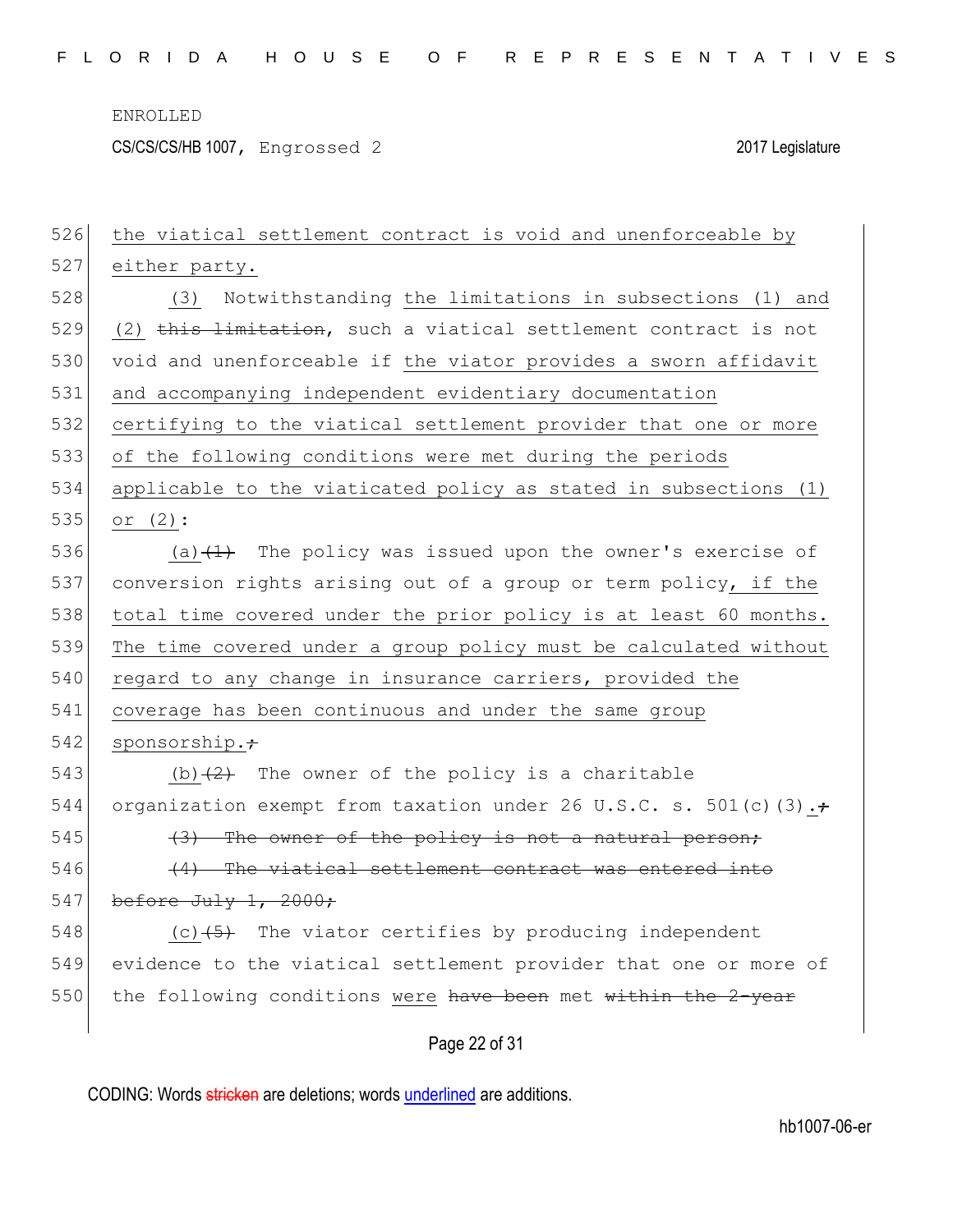CS/CS/CS/HB 1007, Engrossed 2 2017 Legislature

| 551 | period:                                                              |
|-----|----------------------------------------------------------------------|
| 552 | $\overline{a}$ 1. The viator or insured is terminally or chronically |
| 553 | ill diagnosed with an illness or condition that is either:           |
| 554 | a. Catastrophic or life threatening; or                              |
| 555 | b. Requires a course of treatment for a period of at least           |
| 556 | 3 years of long-term care or home health care; and                   |
| 557 | $\frac{2}{x}$ the condition was not known to the insured at the time |
| 558 | the life insurance contract was entered into; $\div$                 |
| 559 | 2. (b) The viator's spouse dies;                                     |
| 560 | 3. (e) The viator divorces his or her spouse;                        |
| 561 | 4. (d) The viator retires from full-time employment;                 |
| 562 | 5. <del>(e)</del> The viator becomes physically or mentally disabled |
| 563 | and a physician determines that the disability prevents the          |
| 564 | viator from maintaining full-time employment;                        |
| 565 | The owner of the policy was the insured's employer<br>6. $(f)$       |
| 566 | at the time the policy or certificate was issued and the             |
| 567 | employment relationship terminated;                                  |
| 568 | 7. (g) A final order, judgment, or decree is entered by a            |
| 569 | court of competent jurisdiction, on the application of a             |
| 570 | creditor of the viator, adjudicating the viator bankrupt or          |
| 571 | insolvent, or approving a petition seeking reorganization of the     |
| 572 | viator or appointing a receiver, trustee, or liquidator to all       |
| 573 | or a substantial part of the viator's assets; or                     |
| 574 | The viator experiences a significant decrease in<br>$8. (+h)$        |
| 575 | income which is unexpected by the viator and which impairs his       |
|     |                                                                      |

Page 23 of 31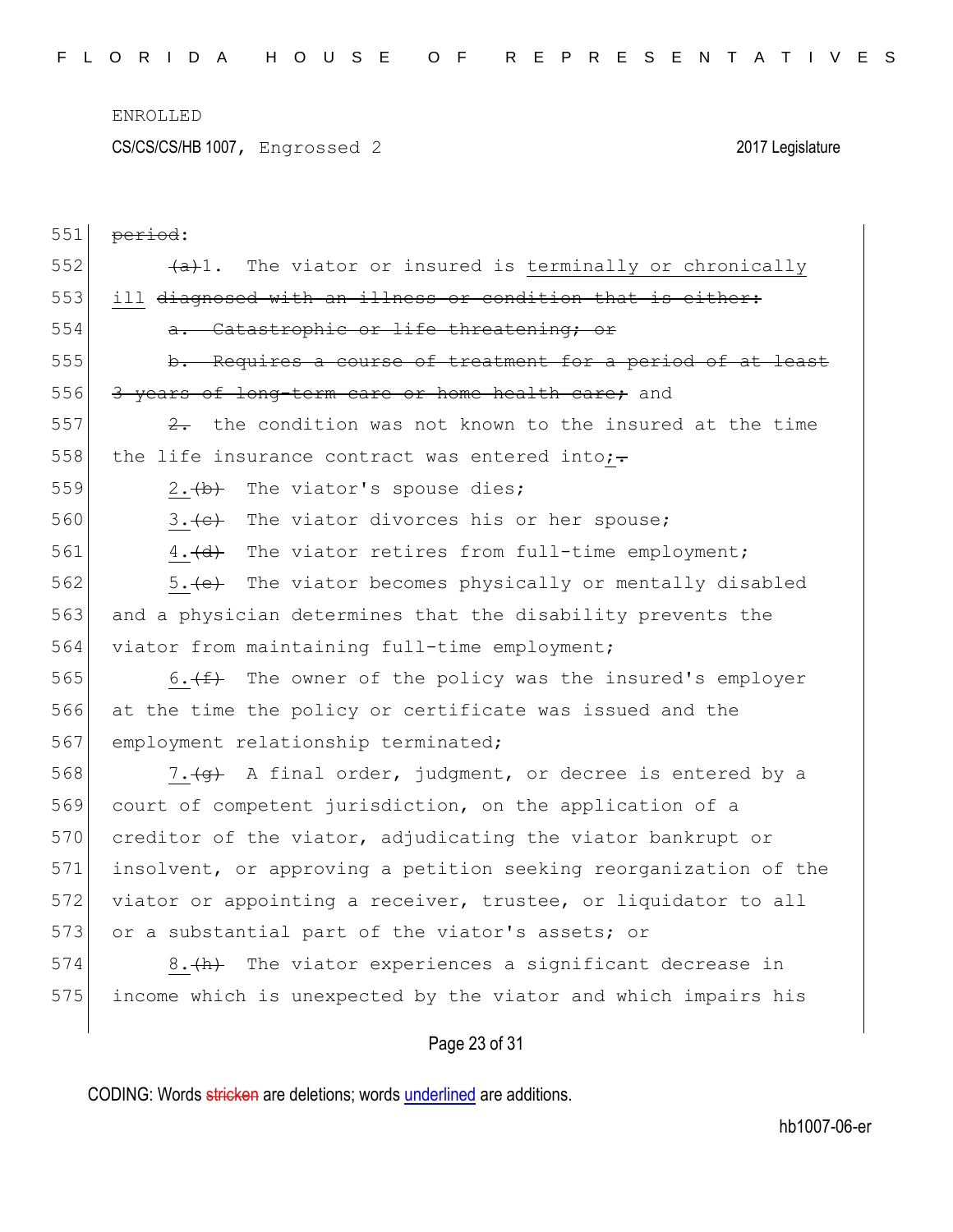CS/CS/CS/HB 1007, Engrossed 2 2017 Legislature

| 576 | or her reasonable ability to pay the policy premium.             |
|-----|------------------------------------------------------------------|
| 577 | The viator entered into a viatical settlement contract<br>(d)    |
| 578 | more than 2 years after the policy's issuance date and, with     |
| 579 | respect to the policy, at all times before the date that is 2    |
| 580 | years after policy issuance, each of the following conditions is |
| 581 | met:                                                             |
| 582 | 1. Policy premiums have been funded exclusively with             |
| 583 | unencumbered assets, including an interest in the life insurance |
| 584 | policy being financed only to the extent of its net cash         |
| 585 | surrender value, provided by, or fully recourse liability        |
| 586 | incurred by, the insured;                                        |
| 587 | There is no agreement or understanding with any other<br>2.      |
| 588 | person to guarantee any such liability or to purchase, or stand  |
| 589 | ready to purchase, the policy, including through an assumption   |
| 590 | or forgiveness of the loan; and                                  |
| 591 | 3. Neither the insured or the policy has been evaluated          |
| 592 | for settlement.                                                  |
| 593 |                                                                  |
| 594 | If the viatical settlement provider submits to the insurer a     |
| 595 | copy of the viator's or owner's certification described above,   |
| 596 | then the provider submits a request to the insurer to effect the |
| 597 | transfer of the policy or certificate to the viatical settlement |
| 598 | provider, the viatical settlement agreement shall not be void or |
| 599 | unenforceable by operation of this section. The insurer shall    |
| 600 | timely respond to such request. Nothing in this section shall    |
|     |                                                                  |

Page 24 of 31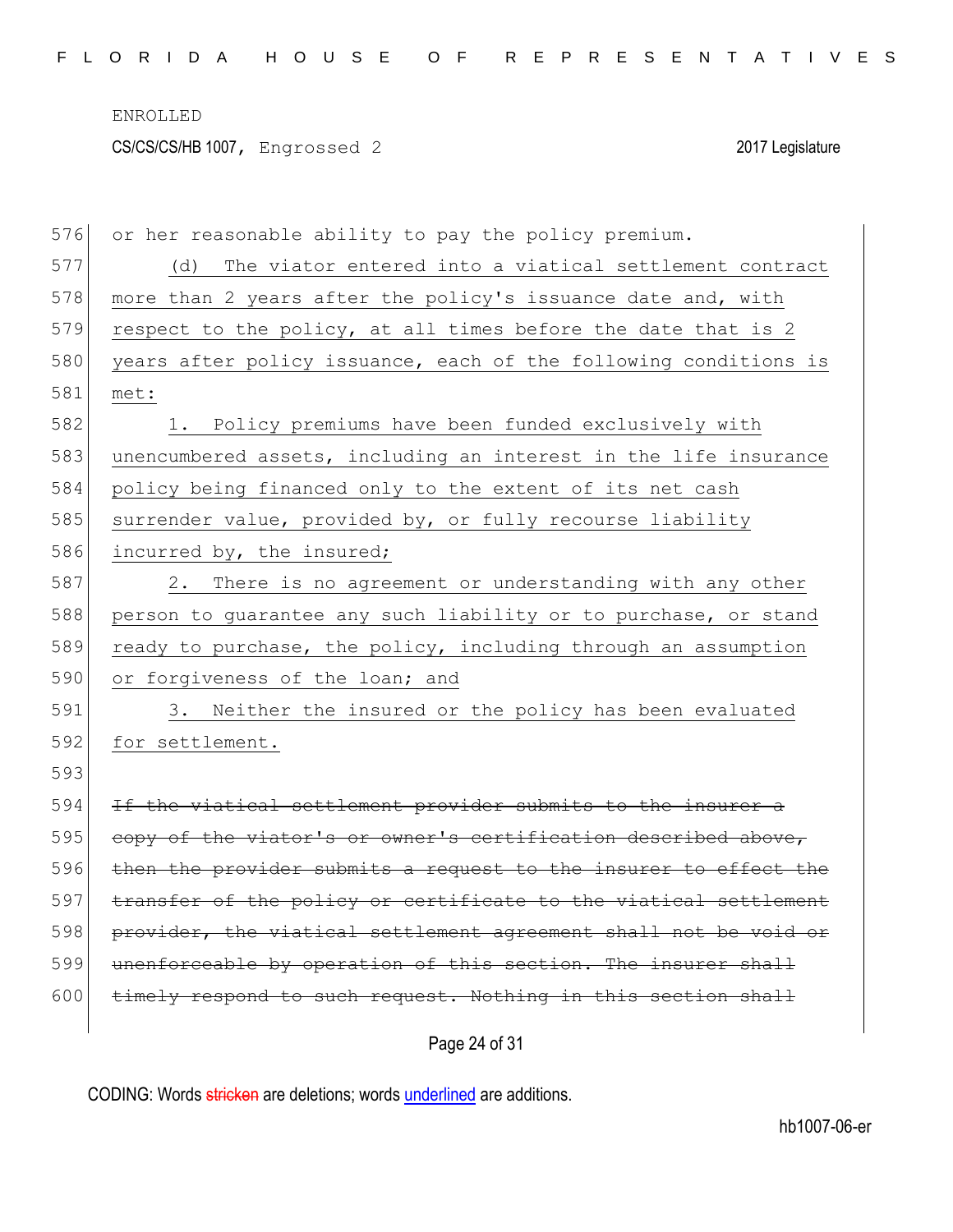CS/CS/CS/HB 1007, Engrossed 2 2017 Legislature

| 601 | prohibit an insurer from exercising its right during the         |
|-----|------------------------------------------------------------------|
| 602 | contestability period to contest the validity of any policy on   |
| 603 | grounds of fraud.                                                |
| 604 | Section 10. Section 626.99289, Florida Statutes, is              |
| 605 | created to read:                                                 |
| 606 | 626.99289 Void and unenforceable contracts, agreements,          |
| 607 | arrangements, and transactions.-Notwithstanding s. 627.455, a    |
| 608 | contract, agreement, arrangement, or transaction, including, but |
| 609 | not limited to, a financing agreement or any other arrangement   |
| 610 | or understanding entered into, whether written or verbal, for    |
| 611 | the furtherance or aid of a stranger-originated life insurance   |
| 612 | practice is void and unenforceable.                              |
| 613 | Section 11. Section 626.99291, Florida Statutes, is              |
| 614 | created to read:                                                 |
| 615 | 626.99291 Contestability of life insurance policies.-            |
| 616 | Notwithstanding s. 627.455, a life insurer may contest a life    |
| 617 | insurance policy if the policy was obtained by a stranger-       |
| 618 | originated life insurance practice, as defined in s. 626.9911.   |
| 619 | Section 12. Section 626.99292, Florida Statutes, is              |
| 620 | created to read:                                                 |
| 621 |                                                                  |
|     | 626.99292 Notice to insureds.-                                   |
| 622 | (1) A life insurer shall provide an individual life              |
| 623 | insurance policyholder with a statement informing him or her     |
| 624 | that if he or she is considering making changes in the status of |
| 625 | his or her policy, he or she should consult with a licensed      |

Page 25 of 31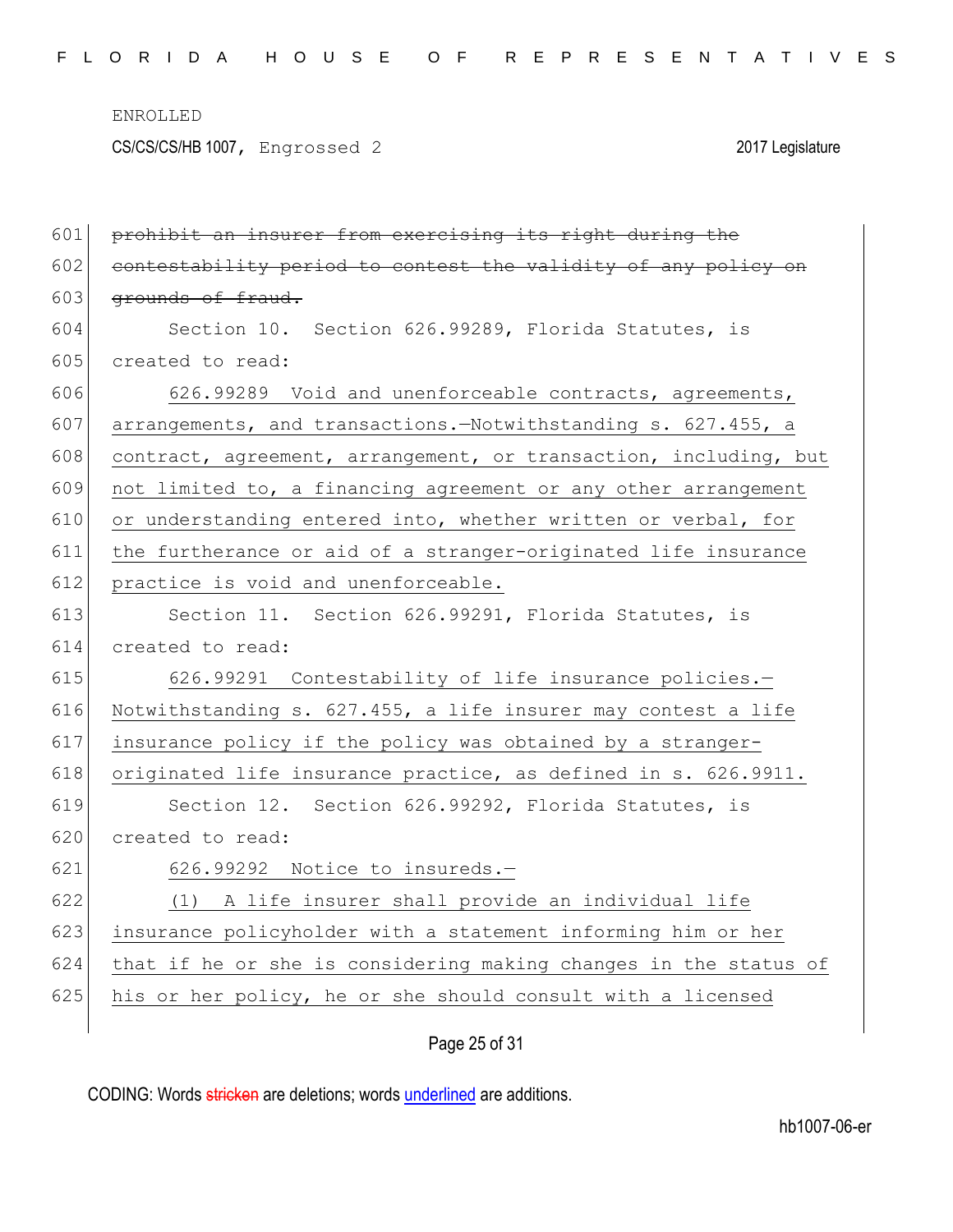CS/CS/CS/HB 1007, Engrossed 2 2017 Legislature

Page 26 of 31 626 insurance or financial advisor. The statement may accompany or 627 be included in notices or mailings otherwise provided to the 628 policyholder. 629 (2) The statement must also advise the policyholder that 630 he or she may contact the department for more information and 631 include a website address or other location or manner by which 632 the policyholder may contact the department. 633 Section 13. Effective January 1, 2019, section 627.744, 634 Florida Statutes, is amended to read: 635 627.744 Required Preinsurance inspection of private 636 passenger motor vehicles.-637 (1) A private passenger motor vehicle insurance policy 638 providing physical damage coverage, including collision or 639 comprehensive coverage, may not be issued in this state unless 640 the insurer has inspected the motor vehicle in accordance with 641 this section. 642 (2) This section does not apply: 643 (a) To a policy for a policyholder who has been insured 644 for 2 years or longer, without interruption, under a private 645 passenger motor vehicle policy that provides physical damage 646 coverage for any vehicle if the agent of the insurer verifies 647 the previous coverage. 648 (b) To a new, unused motor vehicle purchased or leased 649 from a licensed motor vehicle dealer or leasing company. The 650 insurer may require: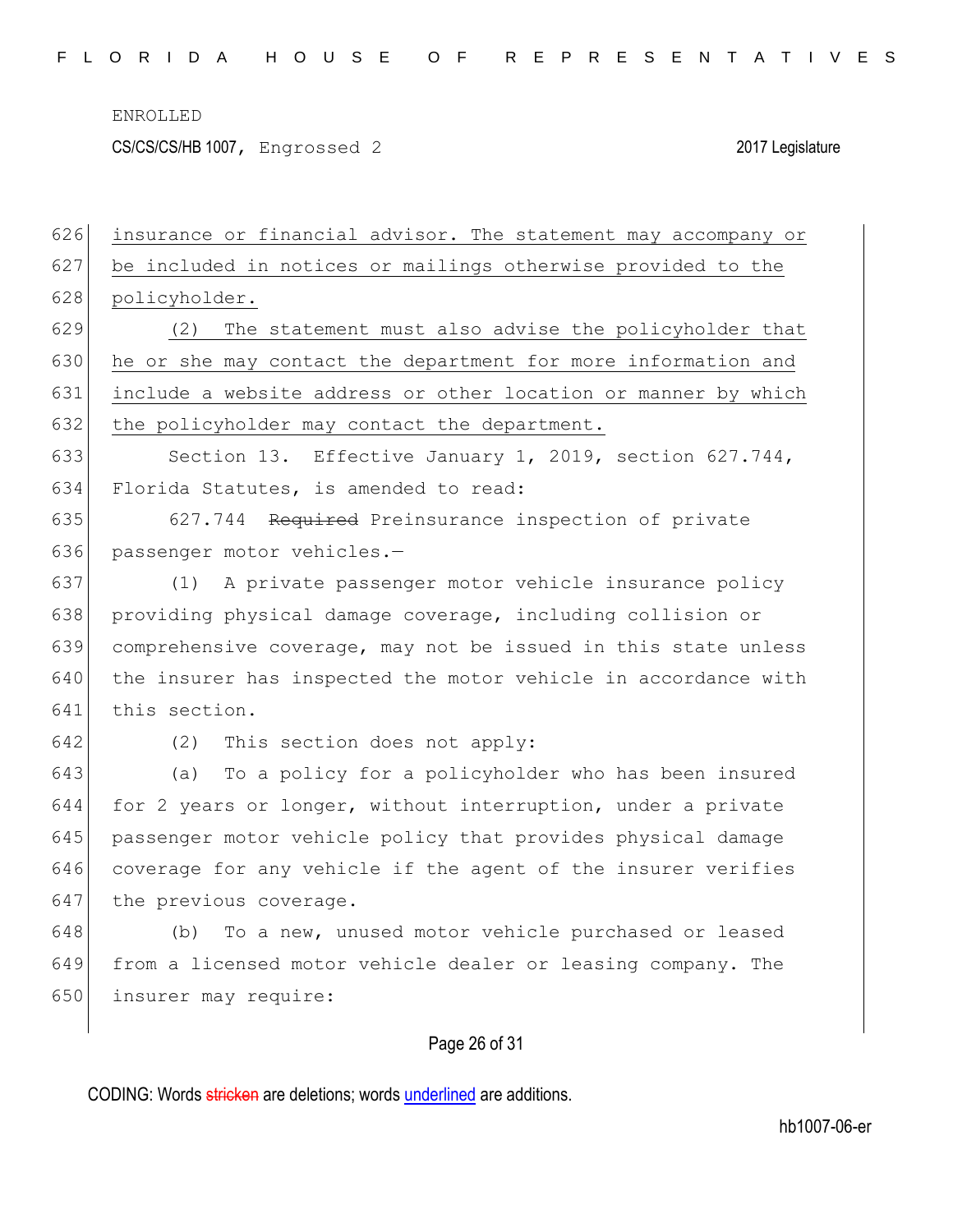| 651 | A bill of sale, buyer's order, or lease agreement that<br>1. .   |
|-----|------------------------------------------------------------------|
| 652 | contains a full description of the motor vehicle; or             |
| 653 | A copy of the title or registration that establishes<br>2.       |
| 654 | transfer of ownership from the dealer or leasing company to the  |
| 655 | customer and a copy of the window sticker.                       |
| 656 |                                                                  |
| 657 | For the purposes of this paragraph, the physical damage coverage |
| 658 | on the motor vehicle may not be suspended during the term of the |
| 659 | policy due to the applicant's failure to provide or the          |
| 660 | insurer's option not to require the documents. However, if the   |
| 661 | insurer requires a document under this paragraph at the time the |
| 662 | policy is issued, payment of a claim may be conditioned upon the |
| 663 | receipt by the insurer of the required documents, and no         |
| 664 | physical damage loss occurring after the effective date of the   |
| 665 | coverage may be payable until the documents are provided to the  |
| 666 | insurer.                                                         |
| 667 | To a temporary substitute motor vehicle.<br>(C)                  |
| 668 | To a motor vehicle which is leased for less than 6<br>(d)        |
| 669 | months, if the insurer receives the lease or rental agreement    |
| 670 | containing a description of the leased motor vehicle, including  |
| 671 | its condition. Payment of a physical damage claim is conditioned |
| 672 | upon receipt of the lease or rental agreement.                   |
| 673 | To a vehicle that is 10 years old or older, as<br>(e)            |
| 674 | determined by reference to the model year.                       |
| 675 | To any renewal policy.<br>(f)                                    |
|     |                                                                  |

Page 27 of 31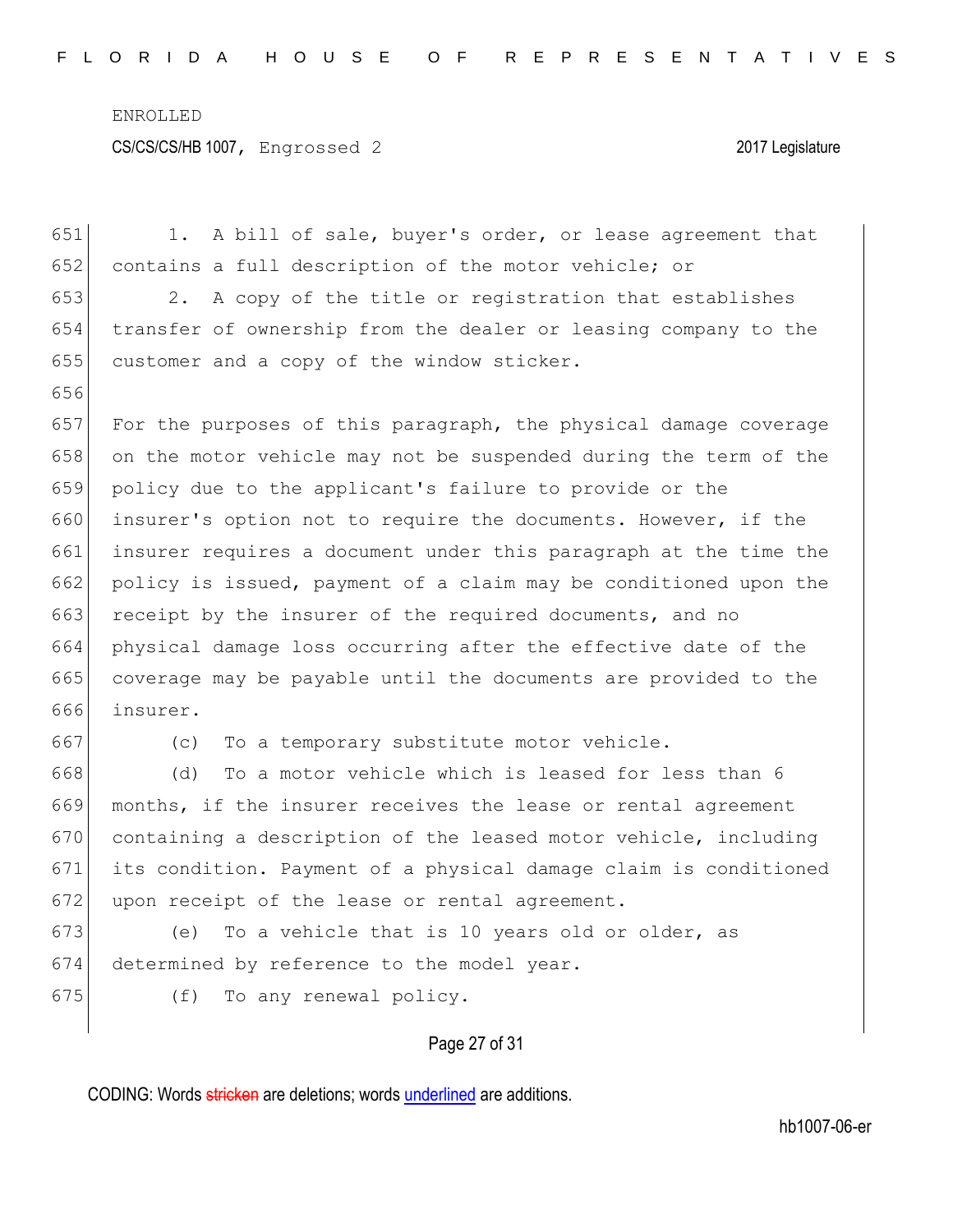CS/CS/CS/HB 1007, Engrossed 2 2017 Legislature

Page 28 of 31 676 (g) To a motor vehicle policy issued in a county with a 677 1988 estimated population of less than 500,000. 678 (h) To any other vehicle or policy exempted by rule of the 679 commission. The commission may base a rule under this paragraph 680 only on a determination that the likelihood of a fraudulent 681 physical damage claim is remote or that the inspection would 682 cause a serious hardship to the insurer or the applicant. 683 (i) When the insurer's authorized inspection service has 684 no inspection facility either in the municipality in which the 685 automobile is principally garaged or within 10 miles of such 686 municipality. 687 (j) When the insured vehicle is insured under a 688 commercially rated policy that insures five or more vehicles. 689 (k) When an insurance producer is transferring a book of 690 business from one insurer to another. 691 (l) When an individual insured's coverage is being 692 transferred and initiated by a producer to a new insurer. 693  $(3)$  This subsection does not prohibit an insurer from 694 requiring a preinsurance inspection of any motor vehicle as a 695 condition of issuance of physical damage coverage. 696 (3) $\left(4\right)$  The inspection required by this section shall be 697 provided by the insurer or by a person or organization 698 authorized by the insurer. The applicant may be required to pay 699 the cost of the inspection, not to exceed \$5. The inspection 700 shall be recorded on a form prescribed by the commission, and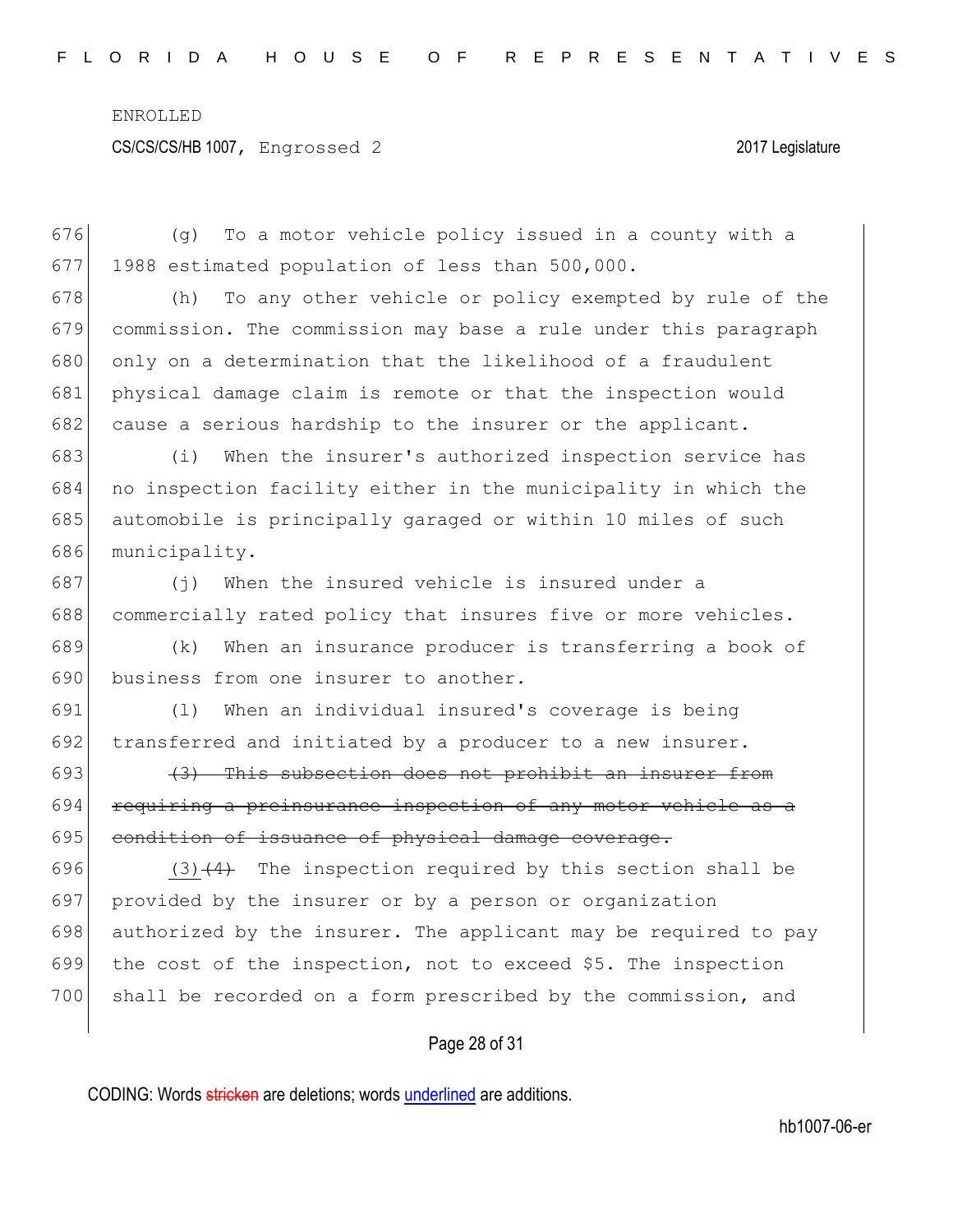## CS/CS/CS/HB 1007, Engrossed 2 2017 Legislature

 the form or a copy shall be retained by the insurer with its policy records for the insured. The insurer shall provide a copy of the form to the insured upon request. Any inspection fee paid directly by the applicant may not be considered part of the premium. However, an insurer that provides the inspection at no 706 cost to the applicant may include the expense of the inspection 707 within a rate filing.

708  $(4)$   $(5)$  The inspection shall include at least the 709 following:

 (a) Taking a physical imprint of the vehicle identification number of the vehicle or otherwise recording the vehicle identification number in a manner prescribed by the 713 commission.

714 (b) Recording the presence of accessories required by the 715 commission to be recorded.

716 (c) Recording the locations of and a description of 717 existing damage to the vehicle.

718  $(5)$  (6) An insurer may defer an inspection for 30 calendar 719 days following the effective date of coverage for a new policy, 720 but not for a renewal policy, and for additional or replacement 721 vehicles to an existing policy, if an inspection at the time of 722 the request for coverage would create a serious inconvenience 723 for the applicant and such hardship is documented in the 724 insured's policy record.

725 (6) $(7)$  The commission may, by rule, establish such

# Page 29 of 31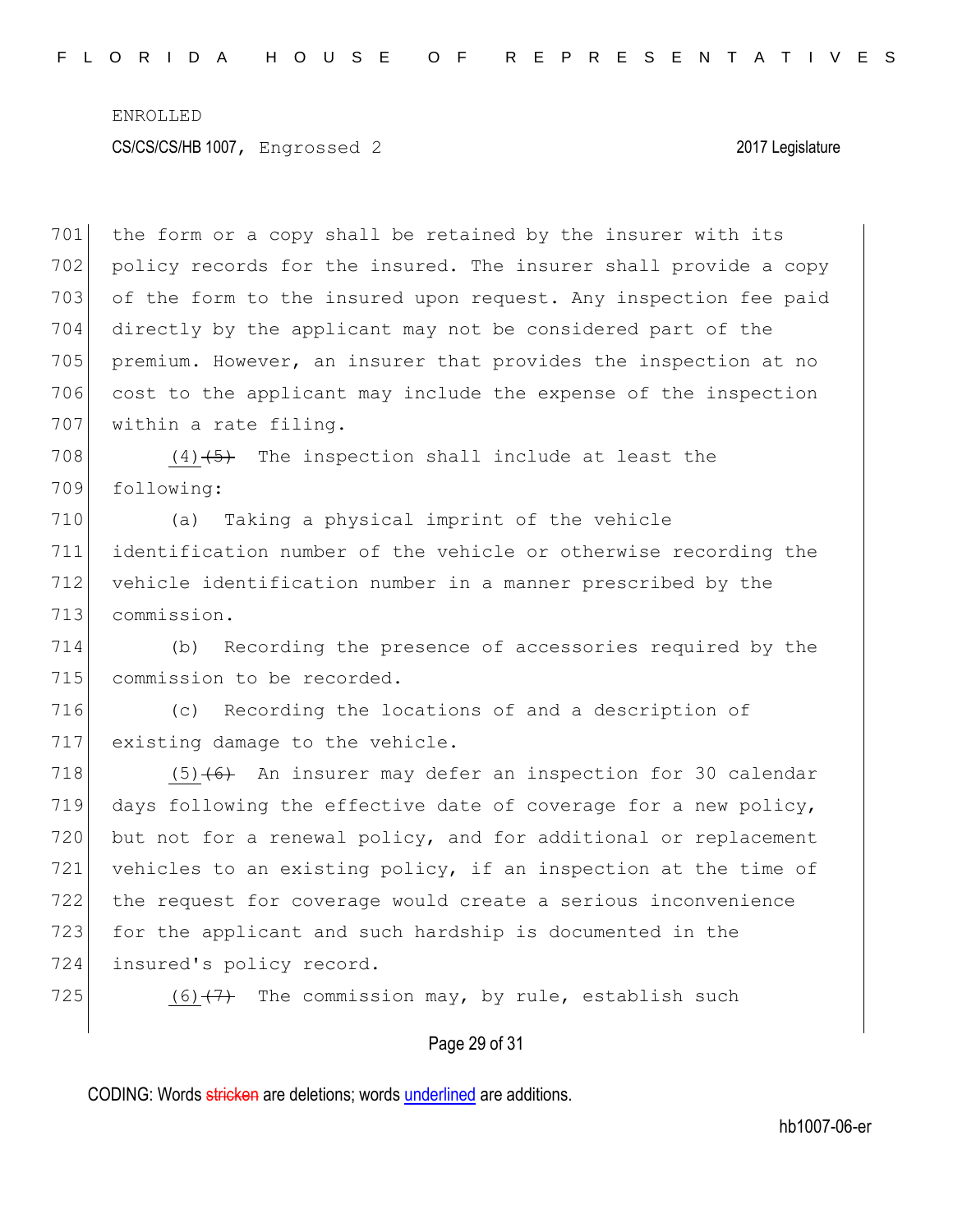CS/CS/CS/HB 1007, Engrossed 2 2017 Legislature

726 procedures and notice requirements that it finds necessary to 727 implement this section. 728 (7) Notwithstanding any other provision of this section, 729 an insurer may opt out of the inspection requirements of this 730 section. An insurer opting out of the inspection must file a 731 manual rule with the office indicating that the insurer will not 732 participate in the inspection program under this section. An 733 insurer that files such a manual rule with the office may 734 establish its own preinsurance inspection requirements as a 735 condition to issuing a private passenger motor vehicle insurance 736 policy. The insurer's preinsurance inspection requirements must 737 be included in the manual rule filed with the office. An insurer 738 opting out of the inspection requirements of this section may 739 not require an applicant to pay for the cost of an inspection.  $740$  (8) The Division of Insurance Fraud of the Department of 741 Financial Services shall provide a report of data from the 742 required preinsurance inspection of motor vehicles 743 Governor, the President of the Senate, and the Speaker of the 744 House of Representatives by December 1, 2016.  $745$  (a) The data must include, but need not be limited to:  $746$  1. A written estimate of the total cost incurred by 747 insurers and policyholders in order to comply with the 748 inspections.  $749$  2. A written estimate of the total cost incurred by 750 insurers to have their motor vehicles inspected.

Page 30 of 31